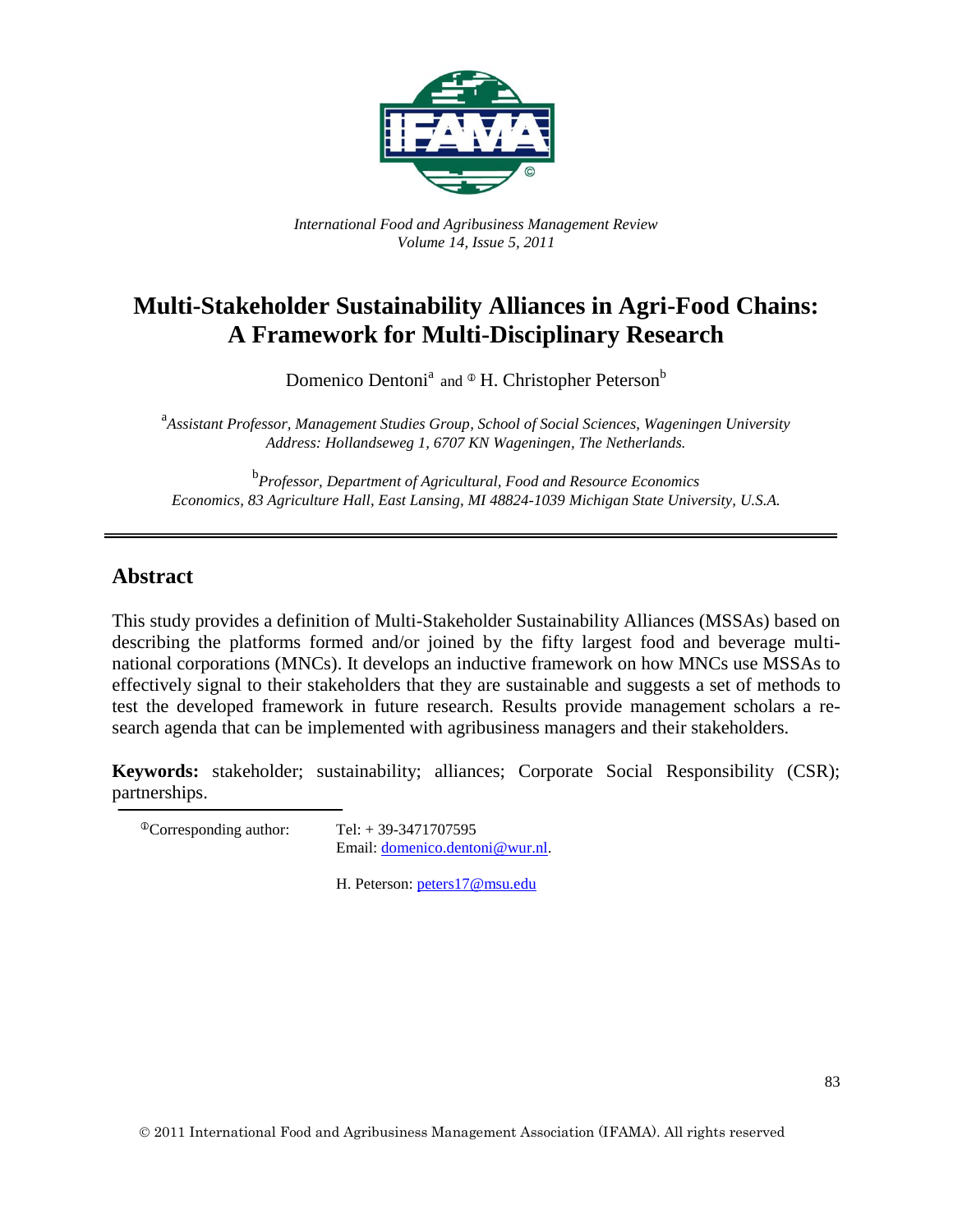# **Introduction**

Sustainability has rapidly become a key challenge for agribusiness companies regardless of their position along the supply chain or their geographic focus (Lubin and Esty 2010; Vermeir and Verbeke 2006). As a response to this challenge, agribusiness firms are attempting to interact effectively with a much broader set of stakeholders, including not only supply chain actors and investors, but also governments, knowledge institutions, non-governmental organizations (NGO) and other civil society organizations (Jenkins et al. 2007; Rankin and Boehlje 2010; Van Latensteijn and Andeweg 2010). This process of interaction related to sustainability, especially in the last decade, has led a number of large agribusiness firms to form and/or participate in multistakeholder alliances.

Multi-stakeholder sustainability alliances (herewith after MSSAs) would appear to be of growing importance for the agri-food sector, yet this phenomenon has not been analyzed within the agribusiness literature and is still scarcely studied in business research (Kourula and Laasonen 2010; Selsky and Parker 2005). Introducing MSSAs to agribusiness research is thus timely and crucial. This paper uses an inductive, theory-building approach to: 1) suggest a definition of the phenomenon based on describing a set of MSSAs formed and/or joined by many of the world's largest food and beverage multi-national corporations (MNCs) (Food and Beverage International 2009); 2) propose a theoretical framework on how MNCs use MSSAs to effectively signal to their stakeholders that they are sustainable; and, 3) suggest a set of methods to test the theoretical framework in future research.

Empirical evidence supporting the development of the framework was collected from: (1) MNCs' sustainability and corporate reports, (2) press releases and reports by stakeholders both within and outside MSSAs, and (3) on-going public discussions with business managers, NGO leaders and academics participating in MSSAs (specifically, the Sustainable Agriculture Initiative Platform and Transforum) and other sustainability initiatives (the Carbon Disclosure Project and Round Table on Responsible Soy). These discussions took place during the International Food and Agribusiness Management Association (IFAMA) conferences between 2008 and 2010. The framework suggested in this study will assist agribusiness managers to develop partnerships with their stakeholders that result in effective signaling of sustainability.

Two additional points frame this analysis of MSSAs. First, MNCs are not the only users of MSSAs. Companies of smaller size and with a domestic focus form and/or join MSSAs (Van Latensteijn and Andeweg 2010) as well. Yet, MNCs appear to be more inclined to undertake these alliances and face greater complexity in their stakeholder interactions. Therefore, smaller scale, domestic companies are not treated in the analysis. Second, MNCs may form and/or join MSSAs for reasons other than credible signaling of sustainability to their stakeholders. For example, MSSAs may also be used to share resources with stakeholders in order to establish and reach jointly agreed sustainability objectives. This paper focuses on and analyzes only signaling as a reason for MSSAs existence, and leaves to future research the exploration of other reasons for MSSAs.

The fundamental research question is this: why are MNCs forming and participating in MSSAs as a significant part of their corporate sustainability strategy? The answer explored in this paper relates to the role an MSSA can play in an MNC credibly signaling to other economic, social and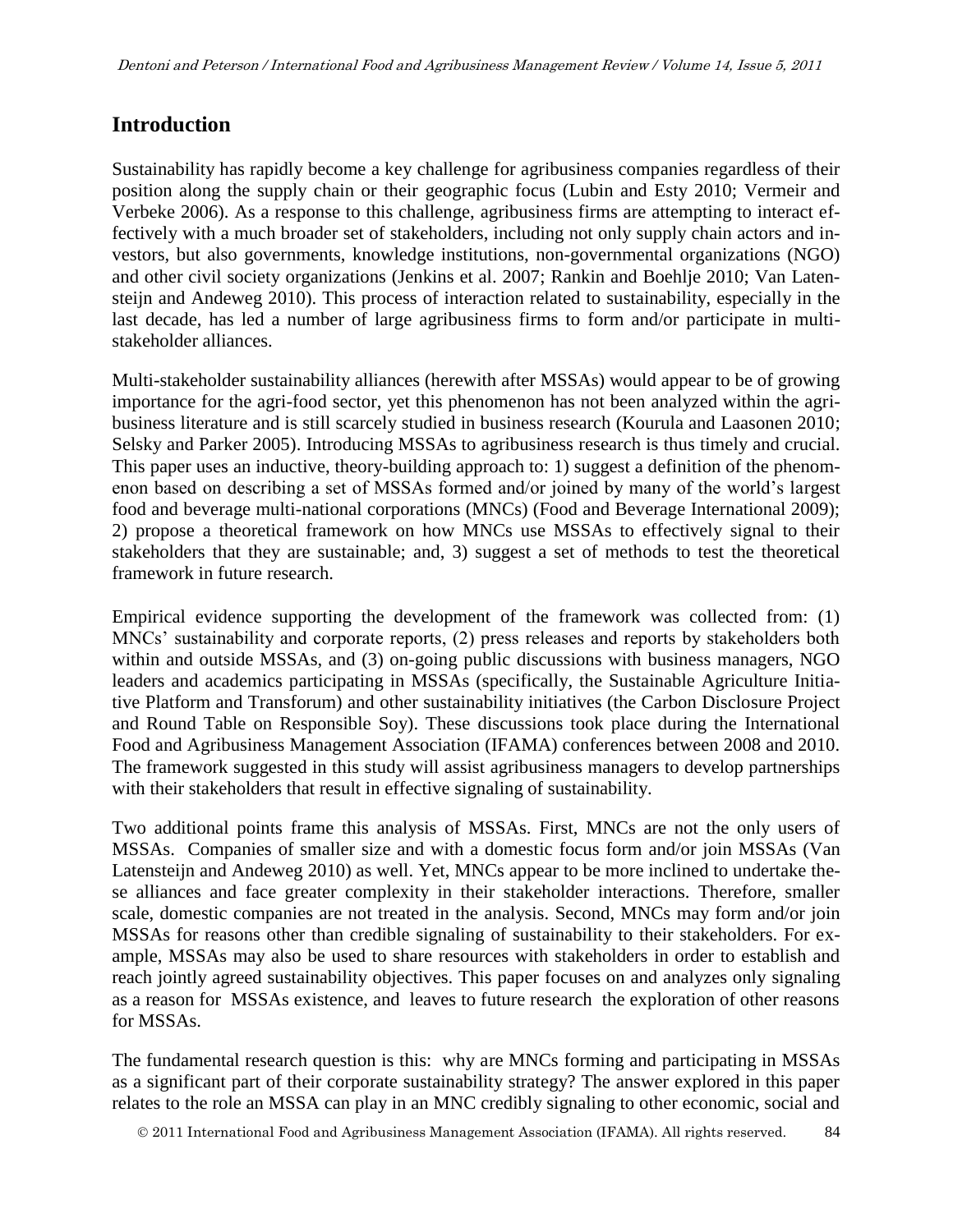environmental actors that it is committed to and engaged in sustainability practices. The intuition about the need for credible signaling arises from the complexity and uncertainty about what constitutes sustainability behavior and results. Sustainability encompasses systemic economic, social and environmental outcomes in the context of multiple stakeholders who often have dramatic and passionate differences in values and perspectives. Mistrust among stakeholders is likely high and direct observations of an MNC's sustainability efforts is likely impractical. MNC self-declarations of sustainability are not likely credible in this context. Nor are supply chain business partners credible in the eyes of governmental and societal organizations. The general proposition explored is that engagement in MSSAs is one of the few (if only) ways to credibly signal a MNC's progress in sustainability.

The rest of this paper is organized as follows. In the next section, MSSAs are described and defined. In the third section, relevant concepts from stakeholder theory, theory of reasoned action and status theory are introduced before the theoretical framework is developed in the fifth section. Based on this framework, directions for future research are presented in section five and then conclusions follow.

# **Description and Definition of MSSAs**

In the last ten years, twenty-two out of the world's largest fifty MNCs in the food and beverage sector formed and/or joined a number of partnerships with heterogeneous stakeholders (Table 1 and 2). Actors partnering within these alliances include many, if not all, of the following stakeholders: supply chain partners, competitors, investors, governments, knowledge institutions, nongovernmental organizations (NGOs) and other civil society organizations. Specifically, nine out of the ten largest MNCs participate in at least one of these partnerships. All these partnerships can be described as MSSAs.

However, MSSAs are not the only means of implementing sustainability initiatives. The majority of the mentioned MNCs have developed one or more of the following: (1) a strategic model for sustainability (such as Nestlé's "Shared Value Creation" model; Nestlé 2010), (2) pursuit of a variety of specific activities that are usually reported according to recently developed environmental and/or social standards (such as the UN Global Compact, the Global Reporting Initiative and the Carbon Footprint Disclosure), and (3) initiatives in bilateral partnerships with only one other stakeholder (such as Nestlé's Nespresso E-Collaboration with Rainforest Alliance or Coca-Cola's partnership with the WWF). MNCs have been developing sustainability models and onepartner alliances since the early 1990s; their participation in multi-stakeholder alliances has emerged more recently.

The largest MNCs such as Nestlé, PepsiCo, Kraft and Unilever – which each own a portfolio of brands diversified into a number of food sub-sectors - are participating in a large number of alliances that cover multiple food sectors with a broader focus including both environmental and social sustainability (Kraft 2010; Nestle' 2010; Unilever 2010). Less diversified and relatively smaller MNCs such as Bunge, Ferrero and Cadbury focus mainly on sustainability alliances with a particular sector (cocoa, palm oil, cashew and coffee) which corresponds more closely with their core strategy. A few MNCs, including Nestlé, Kraft and Unilever, have been very active in founding or co-founding a number of multi-stakeholder alliances, demonstrating strategic intent to build core competence and leadership in tackling sustainability issues.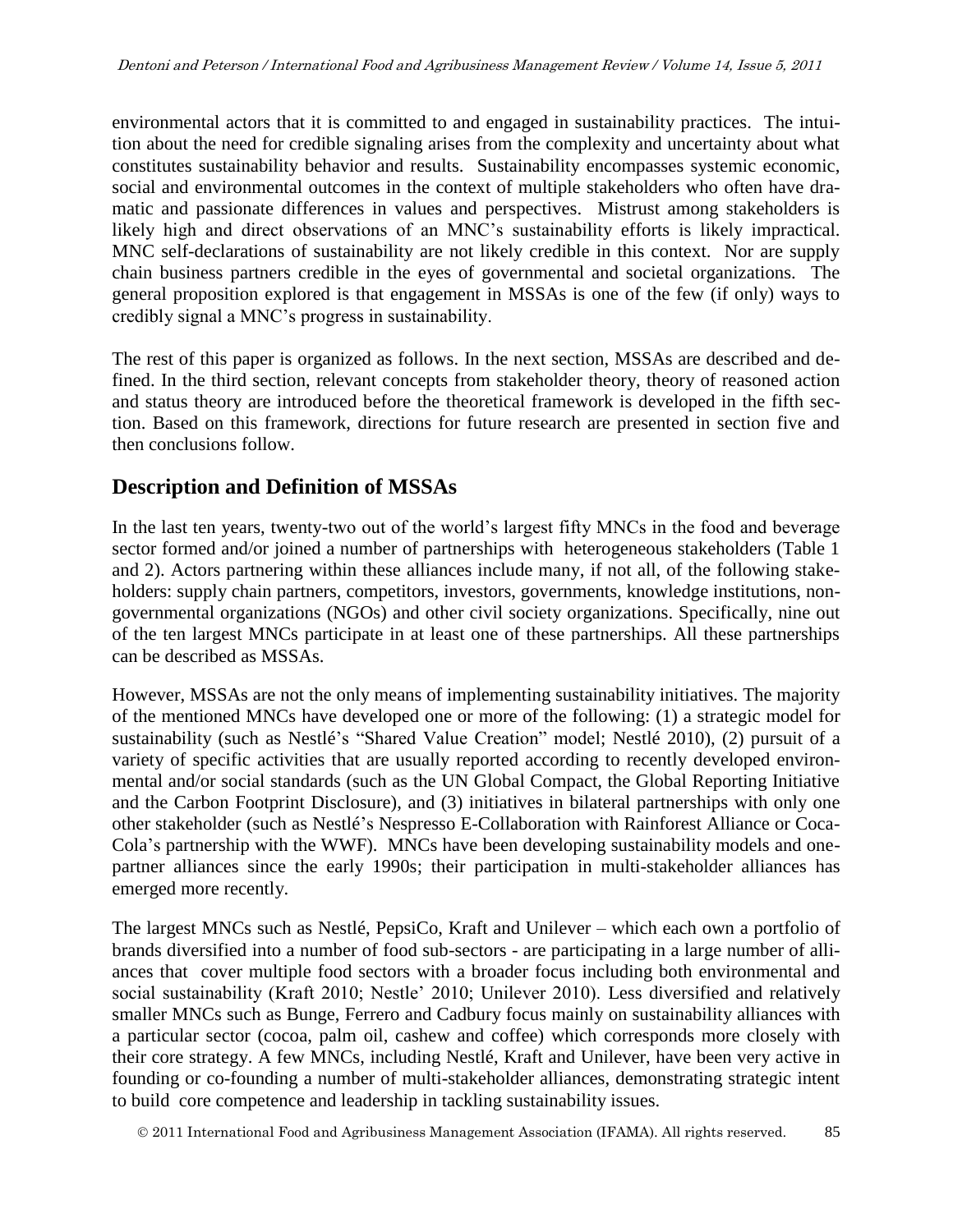| <b>MNC's Name</b>    | <b>Total Sales</b><br>2008 (USD<br><b>Millions</b> ) | Name(s) of Multi-Stakeholder Sustainability Alliance(s)                                                                                                                                                                             |  |
|----------------------|------------------------------------------------------|-------------------------------------------------------------------------------------------------------------------------------------------------------------------------------------------------------------------------------------|--|
| Nestlé               |                                                      | Sustainable Agriculture Initiative Platform, International Cocoa Initiative,<br>World Cocoa Foundation, Roundtable on Sustainable Palm Oil,<br>4C Association, Water Footprint Network                                              |  |
|                      | 101,580                                              | Roundtable on Sustainable Palm Oil, Sustainable Agriculture Initiative                                                                                                                                                              |  |
| Pepsi Co             | 43,251                                               | Platform, GAIN Business Alliance, Water Footprint Network                                                                                                                                                                           |  |
| <b>Kraft Foods</b>   | 42,201                                               | International Cocoa Initiative, Sustainable Agriculture Initiative Platform,<br><b>African Cashew Alliance, 4C Association.</b>                                                                                                     |  |
| Unilever             | 58,570                                               | Sustainable Agriculture Initiative Platform, Roundtable on Sustainable<br>Palm Oil, GAIN Business Alliance, Dutch Sustainable Trade Initiative,<br>Novella Africa Initiative, Global Packaging Project, Water Footprint<br>Network. |  |
| Coca-Cola Company    | 31,944                                               | Sustainable Agriculture Initiative Platform, GAIN Business Alliance, Com-<br>munity Water Partnerships, Water Footprint Network                                                                                                     |  |
| <b>ADM</b> Company   | 69,816                                               | International Cocoa Initiative, World Cocoa Foundation, Roundtable on<br>Sustainable Palm Oil, World Initiative for Soy in Human Health.                                                                                            |  |
| Mars                 | 30,000                                               | <b>IMPACT Partnership, International Cocoa Initiative, GAIN Business Al-</b><br>liance, Roundtable on Sustainable Palm Oil.                                                                                                         |  |
| Cargill              | 120,439                                              | International Cocoa Initiative, GAIN Business Alliance, Soy Moratorium<br>Working Group - GTS, World Initiative for Soy in Human Health, Flour<br>Fortification Initiative.                                                         |  |
| SABMiller            | 25,302                                               | Water Footprint Network Initiative Platform, GAIN Business Alliance.                                                                                                                                                                |  |
| Danone               | 22,375                                               | <b>Sustainable Agriculture</b>                                                                                                                                                                                                      |  |
| Heineken             | 21,030                                               | Sustainable Agriculture Initiative Platform, Water Footprint Network                                                                                                                                                                |  |
| <b>General Mills</b> | 14,691                                               | Sustainable Agriculture Initiative Platform, Flour Fortification Initiative                                                                                                                                                         |  |
| Fonterra             | 14,560                                               | Sustainable Agriculture Initiative Platform, Roundtable on Sustainable Palm<br>O <sub>il</sub>                                                                                                                                      |  |
| Kellogg Company      | 13,750                                               | Sustainable Agriculture Initiative Platform, Roundtable on Sustainable Palm<br>Oil.                                                                                                                                                 |  |
| ConAgra Foods        | 12,745                                               | Roundtable on Sustainable Palm Oil                                                                                                                                                                                                  |  |
| Femsa                | 15,081                                               | Water Center for Latin America and the Caribbean, Alliance for Water<br>Partnership, GAIN Business Alliance.                                                                                                                        |  |
|                      |                                                      | Sustainable Agriculture Initiative Platform, 4C Association, Dutch                                                                                                                                                                  |  |
| Sara Lee Corporation | 13,212                                               | Sustainable Trade Initiative, Global Packaging Project.                                                                                                                                                                             |  |
| HJ Heinz Company     | 10,155                                               | Roundtable on Sustainable Palm Oil                                                                                                                                                                                                  |  |
| Ajinomoto            | 11,515                                               | <b>Ajinomoto Stakeholder Dialogues</b>                                                                                                                                                                                              |  |
| Bunge                | 52,574                                               | Soy Moratorium Working Group - GTS, World Initiative for Soy in Human<br>Health.                                                                                                                                                    |  |
| Cadbury              | 9,960                                                | Roundtable on Sustainable Palm Oil                                                                                                                                                                                                  |  |
| Ferrero              | 9,135                                                | Roundtable on Sustainable Palm Oil                                                                                                                                                                                                  |  |

| Table1. MNCs in Multi-Stakeholder Sustainability Alliances in the Agri-food Sector |  |
|------------------------------------------------------------------------------------|--|
|------------------------------------------------------------------------------------|--|

**Source.** Sustainability Reports and Company Websites of the mentioned MNCs; Food and Beverage (2008). **Note.** Alliances founded or co-founded by the MNC are in bold. Total sales include both food and non-food sales.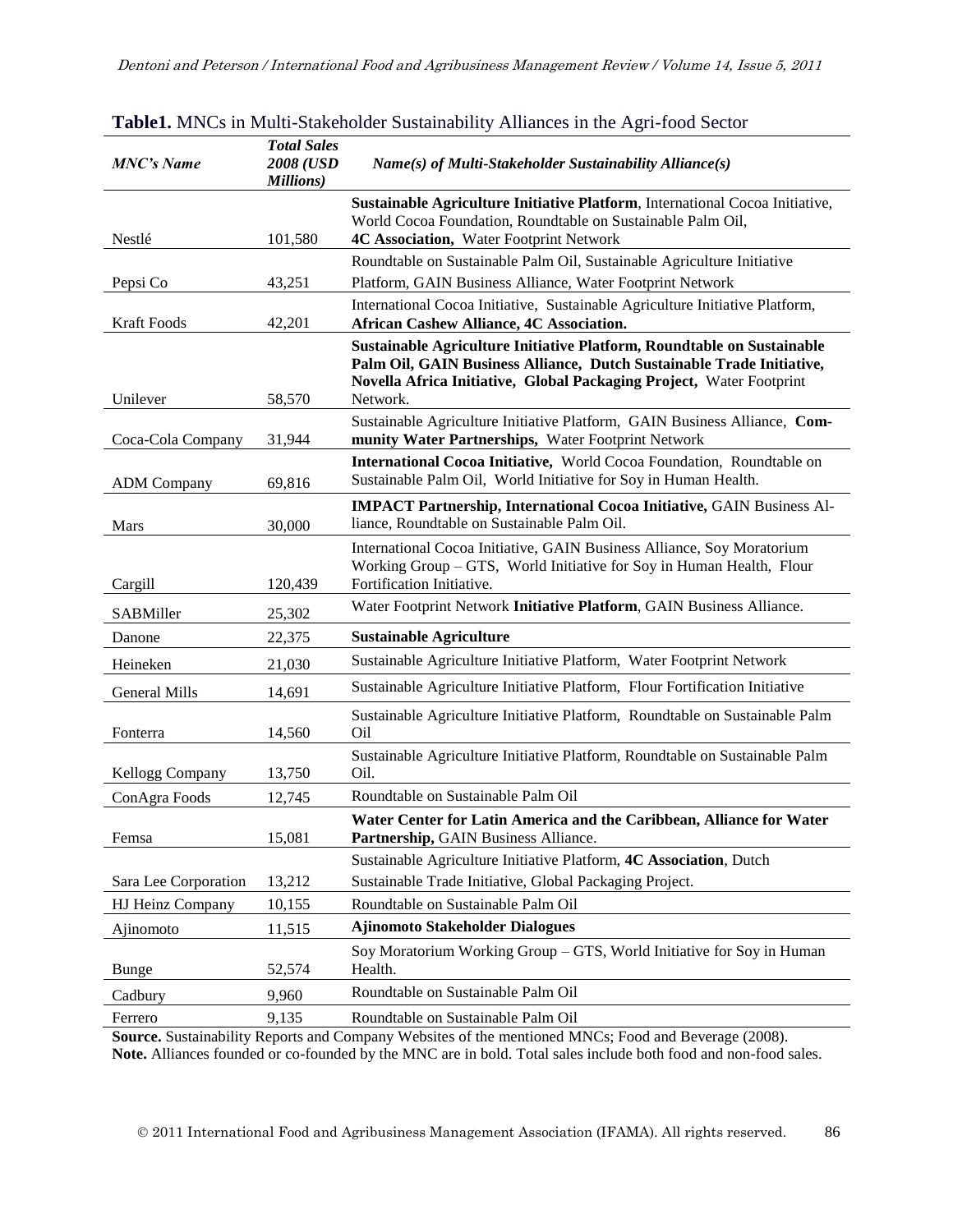| <b>MNCs' Multi-Stakeholder</b><br>Sustainability Alliance(s) | <b>Sector</b><br><b>Focus</b> | <b>Sustainability Focus</b> | <b>Stakeholders Involved</b>                                                                                            | Year<br><b>Founded</b> |
|--------------------------------------------------------------|-------------------------------|-----------------------------|-------------------------------------------------------------------------------------------------------------------------|------------------------|
| Sustainable Agriculture<br><b>Initiative Platform</b>        | Multiple                      | Environmental<br>& Social   | Competitors, Intl & Local NGOs, Intl<br>Organizations, Knowledge Institutions                                           | 2002                   |
| <b>International Cocoa Initiative</b>                        | Cocoa                         | Environmental<br>& Social   | Competitors, International & Local<br>NGOs, Intl Suppliers                                                              | 2002                   |
| <b>IMPACT</b> Project                                        | Cocoa                         | Environmental<br>& Social   | Intl & Local NGOs, Government Agen-<br>cies, Intl Organizations,                                                        |                        |
| World Cocoa Foundation                                       | Cocoa                         | Environmental<br>& Social   | Competitors, Intl & Local NGOs, Gov-<br>ernment Agencies, Intl Suppliers, Intl<br>Organizations, Knowledge Institutions | 2000                   |
| Roundtable on Sustainable<br>Palm Oil                        | Palm Oil                      | Environmental<br>& Social   | Competitors, Intl & Local NGOs, Intl<br>and Local Suppliers, Intl Retailers, Intl<br>Organizations, Investors           | 2004                   |
| <b>African Cashew Alliance</b>                               | Cashew                        | Environmental<br>& Social   | Intl & Local NGOs, Government Agen-<br>cies, Intl and Local Suppliers, Intl Re-<br>tailers                              | 2005                   |
| 4C Association                                               | Coffee                        | Environmental<br>& Social   | Competitors, Intl & Local NGOs, Intl<br>and Local Suppliers, Intl Organizations,<br>Knowledge Institutions              | 2004                   |
| Global Packaging Project,<br><b>Consumer Goods Forum</b>     | Packaging                     | Environmental               | Competitors, Intl Suppliers, Intl Retail-<br>ers, Knowledge Institutions                                                | 2010                   |
| <b>GAIN Business Alliance</b>                                |                               | Social                      | Competitors, Intl NGOs, Intl Suppliers                                                                                  | 2002                   |
| Dutch Sustainable<br>Trade Initiative                        | Multiple                      | Environmental<br>& Social   | Competitors, Intl & Local NGOs, Gov-<br>ernment Agencies, Intl Organizations.                                           | 2007                   |
| Novella Africa Initiative                                    | Forestry                      | Environmental               | Intl & Local NGOs, Government Agen-<br>cies, Intl Organizations, Knowledge In-<br>stitutions.                           | 2002                   |
| Alliance for Water Partnership                               | Water                         | Environmental               | Intl NGOs, Knowledge Institutions.                                                                                      | 2007                   |
| Ajinomoto Stakeholder Dia-<br>logues                         | Multiple                      | Environmental<br>& Social   | Intl and Local NGOs, Knowledge<br>Institutions.                                                                         | 2009                   |
| Soy Moratorium Working<br>$Group - GTS$                      | Soy                           | Environmental               | Competitors, Intl NGOs, Government<br>Agencies                                                                          | 2007                   |
| <b>Community Water Partner-</b><br>ships                     | Water                         | Environmental               | Intl NGOs, Intl and Local Suppliers, Intl<br>Organizations.                                                             | 2005                   |
| World Initiative for Soy in<br>Human Health                  | Soy                           | Social                      | Competitors, Intl & Local NGOs,<br><b>International Suppliers</b>                                                       | 2000                   |
| <b>Flour Fortification Initiative</b>                        | Wheat                         | Social                      | Competitors, Intl & Local NGOs, Intl<br>and Local Suppliers, Intl Organizations,<br>Knowledge Institutions              | 2000                   |
| Water Footprint Network                                      | Water                         | Environmental               | Competitors, Intl & Local NGOs, Intl<br>Organizations, Knowledge Institutions.                                          | 2008                   |

**Table 2.** Multi-Stakeholder Sustainability Alliances in the Agri-food Sector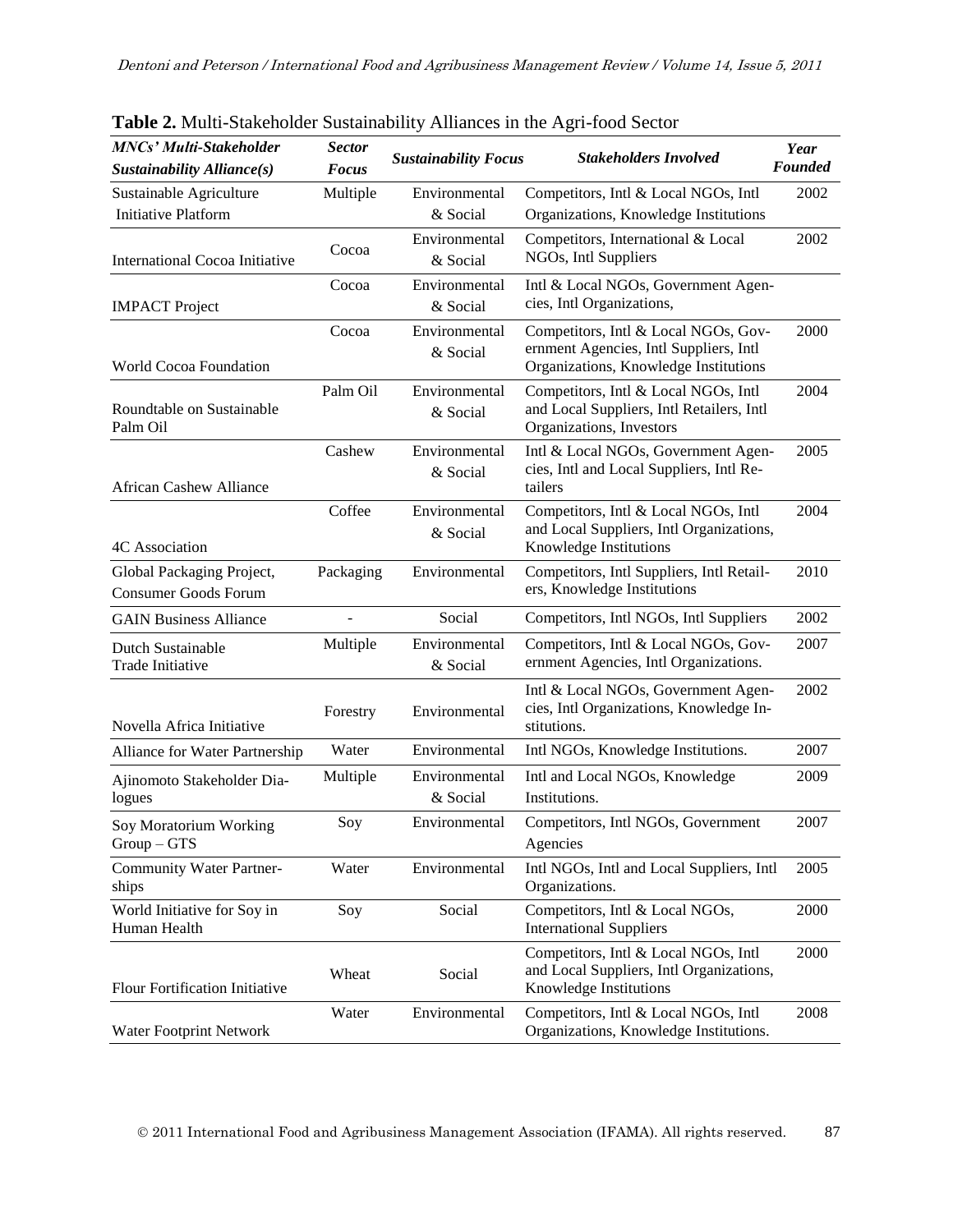However, these MNCs seem to interpret the role of multi-stakeholder alliances within their sustainability strategy differently. Nestlé co-founded multi-stakeholder alliances mainly with its competitors (such as SAI Platform and International Cocoa Initiative) and separately founded individual partnerships with NGOs but without its competitors (such as Nespresso E- Colaboration and Nescafe' Plan) (Nestle' 2010). In contrast, Unilever seems to be adopting a more integral "multi-stakeholder approach" to sustainability by participating exclusively in alliances with multiple stakeholders in all its sustainability initiatives (Unilever 2010).

The heterogeneity of the group of stakeholders participating in a sustainability alliance provides important insight into the mission of the alliance and the type of information shared among partners. The first type of alliance that can be observed, such as the World Cocoa Foundation, the Roundtable on Sustainable Palm Oil and the Sustainable Agriculture Initiative Platform, attempts to include the broadest possible heterogeneity of stakeholders. Private businesses, NGOs, governmental departments and development agencies, international organizations and knowledge institutions (RSPO 2010, SAI Platform 2010, WCF 2010) are all deliberately brought into the alliance. In these alliances, a key initial step is seeking consensus on an "operational" definition of sustainability. Once a common definition is developed, partners meet in smaller groups to implement specific sustainability projects where each stakeholder provides technology or human capital.

A second type of alliance has less heterogeneity among its stakeholders. Among this second type are alliances such as the IMPACT Partnership, the 4C Association and the Water Footprint Network. They are mainly driven by public development actors, including (1) local civil society organizations and international NGOs such as African trade unions and Oxfam International respectively, (2) international organizations such as the World Food Program and (3) government agencies such as the German Development Agency (GTZ) and the US Agency for International Development (USAID) (4C Association 2010; IMPACT partnership 2010; Water Footprint Network 2010). In these alliances, MNCs mainly play the role of providing capital and technical assistance to the partnership.

A third type of alliance is mainly business-driven, such as the Global Packaging Project of the Consumer Goods Forum (2010) and the GAIN Business Alliance (2010). These alliances have an organization similar to either supply chain partnerships (in the case of the Global Packaging Project) or to joint CSR initiatives (in the case of the GAIN Business Alliance). The key difference with this type of alliance is that more than one stakeholder external to the supply chain is also involved to facilitate the information exchange on sustainability.

These observations on the various types of MSSAs that have emerged suggest the following definition for the phenomenon: A multiple-stakeholder sustainability alliance is a *long-term partnership involving multiple participants from two or more categories of stakeholders (government, business, societal organizations, and knowledge institutions) with the objective of jointly defining and reaching sustainability objectives*. Consistent with Donaldson and Preston (1995) and Cronin et al. (2011), categories of stakeholders include governments, international organizations and NGOs, business entities (competitors, investors, supply chain partners, and industry groups), consumers and community representatives. Moreover, knowledge institutions (such as universities, research centers and think-tanks) are added as potential MNCs' stakeholders in the context of sustainability given their active role in many of the MSSAs observed.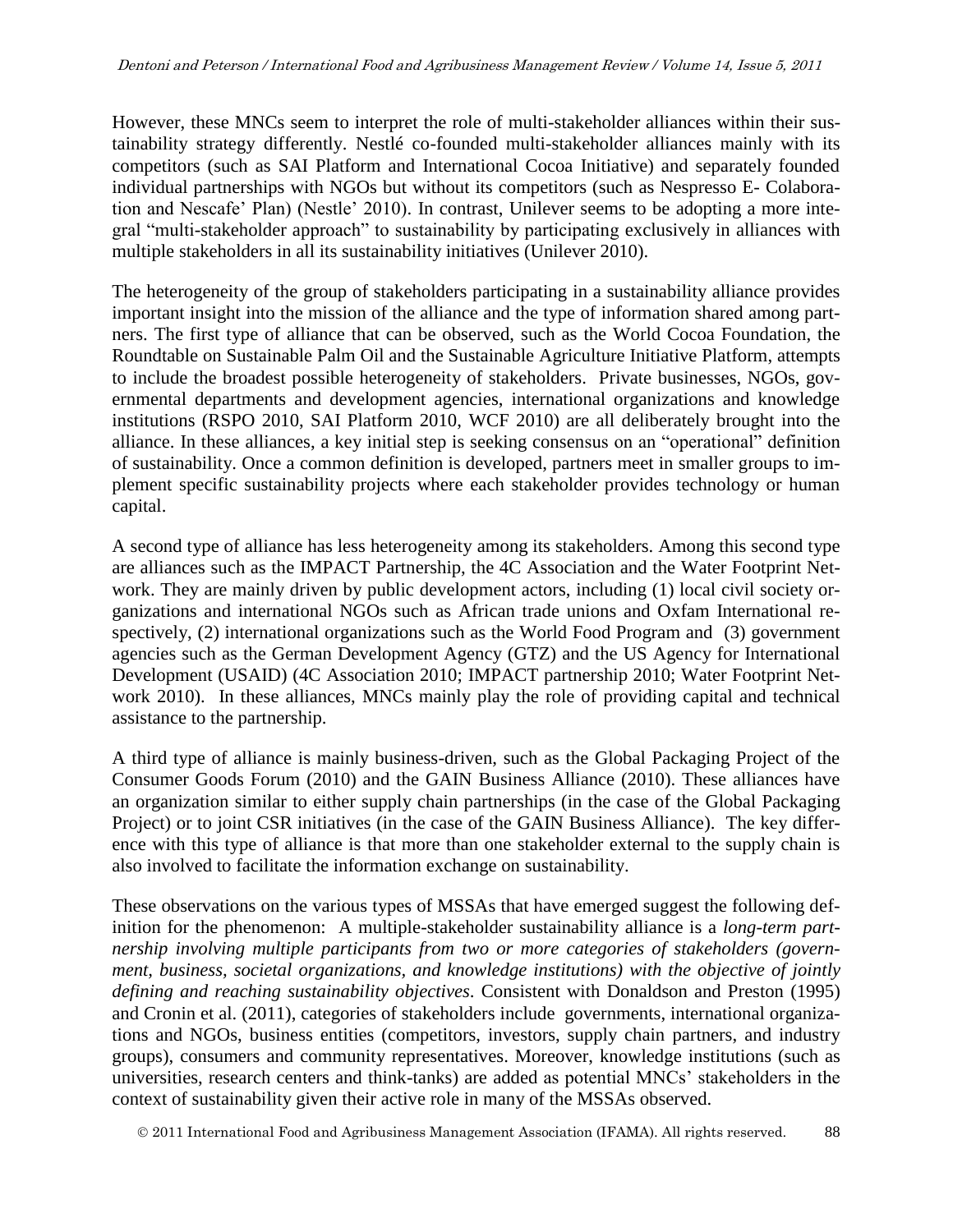This definition *excludes* (1) partnerships between only one MNC and one category of stakeholder (such as MNCs receiving Rainforest Alliance and UTZ certifications or Marine Stewardship Council accreditations, or MNCs partnering with their competitors and customers to form the Sustainable Packaging Coalition), (2) initiatives merely based on sustainability reporting to an NGO or international organization (such as the Global Reporting Initiative, the Carbon Disclosure Project and the United Nations Global Compact), (3) joint declarations of intents on sustainability (such as the European Food Sustainable Consumption and Production Round Table), and (4) joint short-term sustainability projects formed for only a limited purpose and then disbanded.

# **Literature Review**

Three distinct bodies of literature are reviewed and used in the framework presented in the next section.

### *Stakeholder Theory and Sustainability*

Stakeholder theory provides a conceptual basis to develop a framework for how MNCs can use MSSAs as a signal of sustainability. The central message of stakeholder theory is that organizations should aim at maximizing not only their own profits, but also maximizing benefits or minimizing damages to other organizations and/or individuals as possible effects of their activities (Freeman 1984). Specifically, the three concepts of stakeholders, stakeholder interactions as critical to corporate strategy, and the formation of alliances with stakeholders are crucial to the development of this framework.

First, stakeholders are broadly defined as "any group or individual who can affect or is affected by the achievement of the organization's objectives" (Freeman 1984, p. 46). However, in the case of large and trans-national companies, this definition of stakeholders can potentially include every member of society, leaving managers without a strategic direction for managing interactions with them. Narrower definitions identifying stakeholders in terms of their necessity for the firm's survival (Nasi 1995) lead to pragmatically exploring under which conditions a firm's manager should give attention and priority to stakeholders' claims (e.g., Mitchell, Agle and Wood 1997). Consistent with these definitions, Donaldson and Preston (1995) mentioned national governments, international organizations and NGOs, competitors, investors, supply chain partners, consumers and community as categories of any firm's stakeholders. Together with knowledge institutions, these categories are considered as "stakeholders" in the proposed framework.

Second, firms' interactions with stakeholders play a central role within their corporate strategy. According to Mitchell, Agle and Wood (1997), firms' managers take stakeholders into consideration when they are powerful (Pfeffer 1981) and when their claims are considered both as legitimate (Davis 1973) and urgent (Mitchell, Agle and Wood 1997). However, managers have to consider the whole stakeholders' network in which they are embedded, as this determines the direction of influences between a firm and its stakeholders (Rowley 1997). Initially, stakeholders' claims on sustainability were perceived as legitimate but not urgent nor powerful by firms' managers (Brummer 1991) and therefore sustainability strategies were left to the morality or ethics of firm's managers (Carroll 1991). However, as time passed empirical evidence grew that stakeholders were pressuring firms on social and environmental issues and they gained sufficient influence to affect the value creation of firms (Kassinis and Vafeas 2006). More recently, it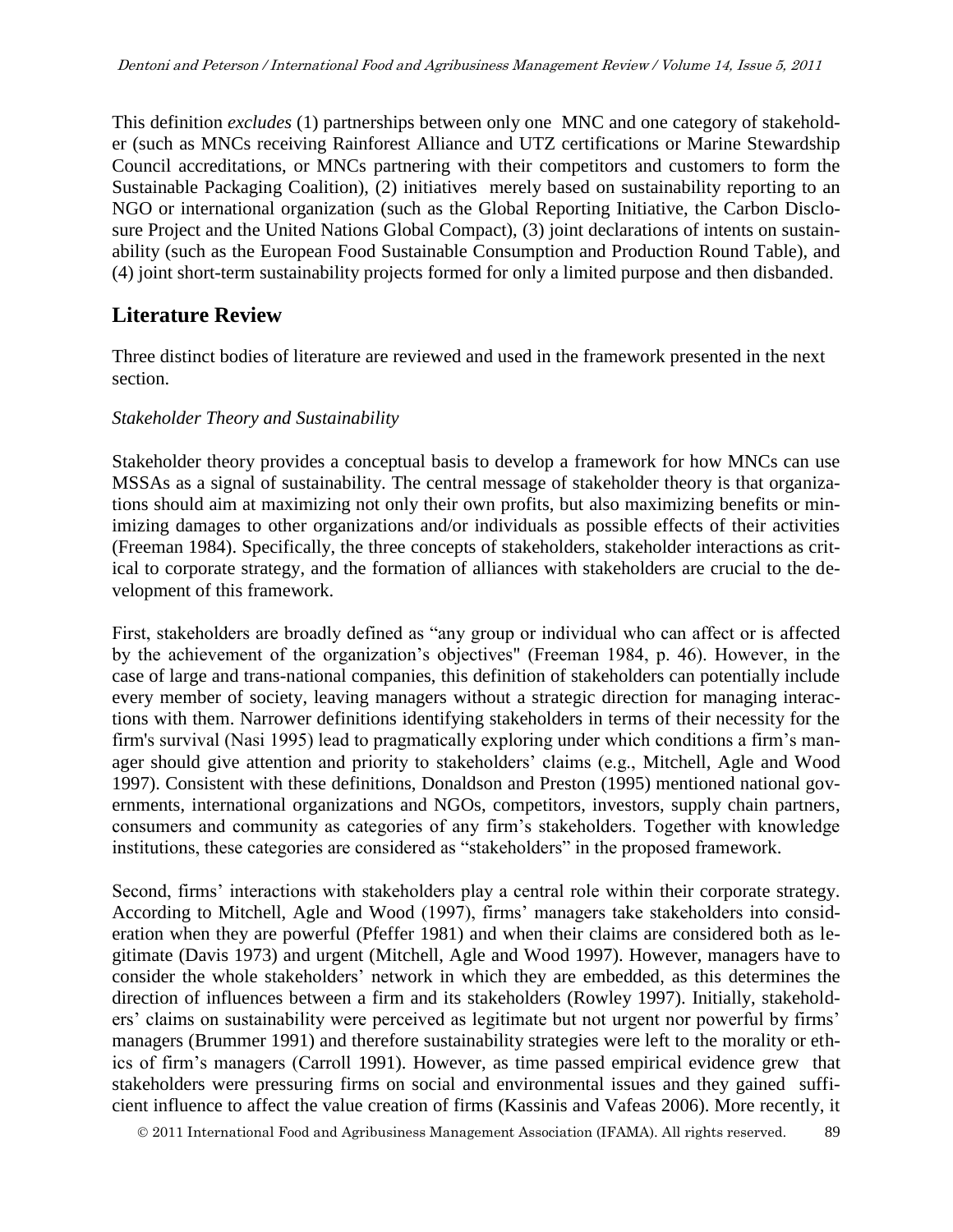was found that firms' developing environmental (Baker and Sinkula 2005) and social strategies (Luo and Bhattacharya 2009) in interaction with stakeholders had a positive impact on the development of their own capabilities (Brown and Dacin 1997, Hult 2011), marketing assets (Krishna and Rajan 2009) and ultimately on their own financial performance.

Third, firms' alliances with their stakeholders are not an optional part of their sustainability strategies. Given its distinctive characteristics, sustainability is an example of a "wicked problem: complex, ill-defined, messy and unsolvable in any traditional sense" (Peterson 2009). Complexity mainly arises from the need to have economic, environmental, and social systems all interact to produce sustainability while the messiness springs from the situation that the plurality of a firm's stakeholders has very different definitions, capabilities, values and perceptions related to sustainability (Porter and Kramer 2006). These potentially significant differences in values means that stakeholders outside the supply chain can be motivated to take actions that will constrain a firm's strategies through governmental assaults on the right to produce or through citizen-lead efforts to curtail the right to sell if the firm does not behave more sustainably either in reality or in the perception of any one of the stakeholders. Given its "wicked problem" nature, building sustainability alliances was found to have a positive impact on both firms and their alliance partners' marketing assets and financial performance (e.g., Brown and Dacin 1997; Lichtenstein, Drumwright, and Braig 2004; Sen and Bhattacharya 2001). A narrower research strand has started conceptualizing the role of cross-sector social partnerships (Selsky and Parker 2005) among companies, governments and/or NGOs (Kourula and Laasonen 2010).

Yet, empirical evidence of the impact of cross-sector social partnerships or sustainability alliances on a firm's financial performance is still scarce since most of the research in this field has focused on the process of alliance formation and development rather than on its outcomes (Kourula and Laasonen 2010). Moreover, the specific effects of multi-lateral alliances for sustainability have not been explored yet. This paucity has recently called for further business research in the field (Cronin et al. 2011).

### *Theory of Reasoned Action and Sustainability*

The framework proposed in this paper also uses Fishbein and Ajzen's psychology theory of reasoned action (1975) to provide insight into what drives the behavior towards MNCs of stakeholders within and outside MSSAs. According to this theory, a person's behavioral intentions are driven by his/her attitude towards that behavior and by his/her subjective norms. Specifically, a person's attitudes towards a behavior are based on his/her perception that the behavior will have consequences as well as on his/her evaluation of these consequences. Finally a person's behavioral intentions predict behavior if the intention measure corresponds to the behavioral criterion in terms of action, target, context, time-frame and/or specificity (Figure 1). The theory has proven useful to predict behavior accurately, although with identified limitations (Sheppard, Hartwick and Warshaw, 1988). The theory of reasoned action provides three essential concepts to the framework developed in this analysis: perceptions, subjective norms and behavior. First, MNCs' stakeholders have perceptions about the extent a company is sustainable or not, however they define, conceptualize and measure sustainability. These also drive their perceptions on the consequences of their behavior supporting or contrasting MNCs' sustainability strategies. For example, consumers may perceive that stopping buying from a company which is believed not to be truly sustainable will make them feel that they are doing something positive for the environment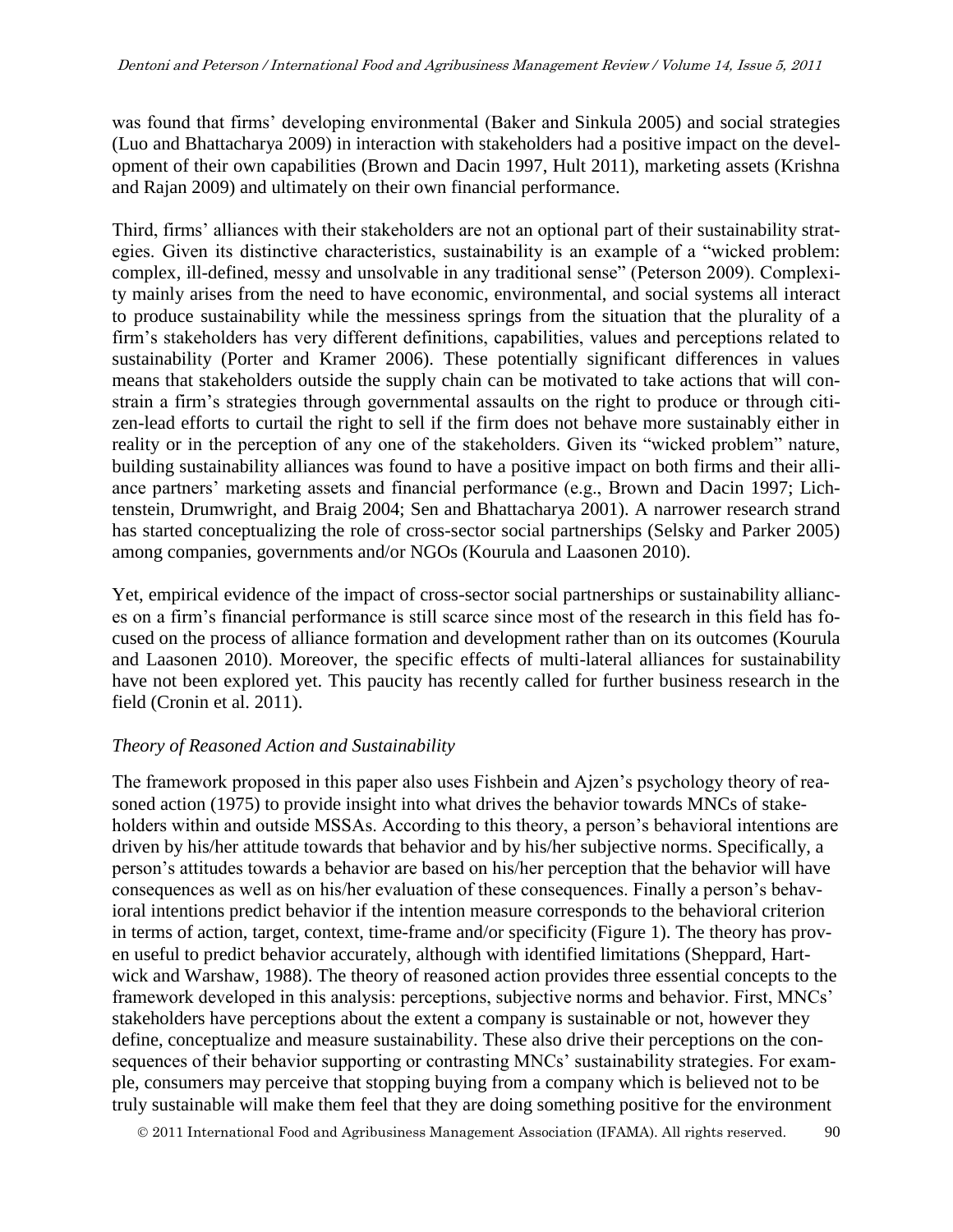they live in. Policy-makers may perceive that tightening regulations affecting companies that they not believe are sustainable will have a positive impact on their chances of being re-elected. On the other hand, shareholders and equity funds may perceive that they will have relatively lower-risk future returns if they invest in a company which they believe is truly sustainable. In turn, stakeholders' perceptions of the consequences of such a behavior drive their attitudes towards the behavior and ultimately their behavior.



#### **Figure 1.** The Theory of Reasoned Action

**Note.** Boxes represent variables and arrows represent positive relationships between two variables.

Second, MNCs' stakeholders have subjective norms that also influence their intended behaviors supporting or contrasting companies. Subjective norms are defined as "the person's perception that most people who are important to him or her think he should or should not perform the behavior in question" (Fishbein and Ajzen 1975). In other words, a person's intention of taking action also depends on how he/she thinks other people would view him/her if he/she performed the desired behavior. For example, when deciding whether buying products from a company which is perceived to be unsustainable or not, consumers may have subjective norms based on the opinions that their friends and family would have about their behavior. Similarly, policy-makers, NGOs, investors and business partners have subjective norms based on the opinion that their electors, supporters and customers would have of their behavior towards a company.

Third, stakeholders' behaviors are driven by their perceptions of and attitudes towards their actions and by their subjective norms. Importantly, their behaviors towards MNCs have an impact on that company in terms of marketing assets and financial performance. A number of studies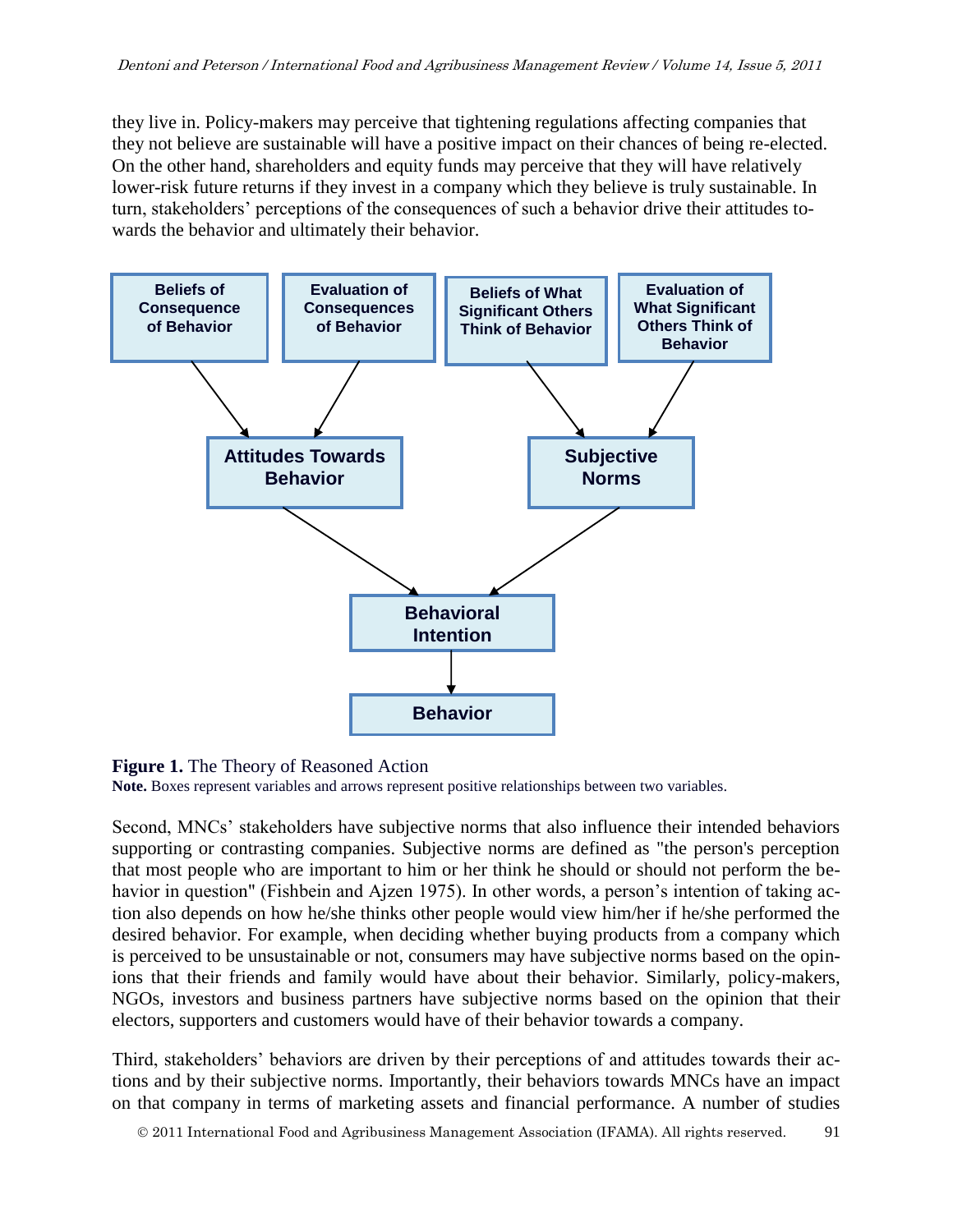focused on how consumers behave based on their perceptions and subjective norms related to the sustainability of the firm (Ogle, Hyllegard, and Dunbar 2004; Van Trijp and Fischer 2011; Vermeir and Verbeke 2006). A few studies also applied the theory of reasoned action to explain and predict other stakeholders' behaviors towards a firm as a reaction to its sustainability strategy, including policy-makers (Marshall, Cordano, and Silverman 2005), civil society (Ballantyne and Packer 2005), competitors and employees (Gilder, Schuyt, and Breedijk 2005). Yet, the theory of reasoned action has not been used to explain the effects of a MNC forming a MSSA on its stakeholders' behavior.

#### *Social Status and Sustainability*

The idea of status, i.e. an actor's position in the social structure, as a key driver of social and economic rewards is a fundamental insight of the sociological theory (Simmel 1950). Status is strongly linked to the concept of deference from other actors (Goode 1978); while deference can be understood as a "flow", then status is the "stock" that corresponds to this flow (Parsons 1963). Although reaching a high status can be considered as an end in itself (Frank 1985), an actor's status also brings economic rewards by influencing the relative opportunities open to that actor in comparison with those available to its competitors (Podolny 1993).

There are two fundamental ways an actor's status can open opportunities to that actor and generate economic rewards. First, status is a signal of quality (Podolny 1993), as it raises potential buyers' expectations of a product's qualities and value (Spence 1974). Importantly, the larger the uncertainty or difficulty in observing a product's quality, the stronger status becomes a signal (Podolny 1994). For example, in an artistic genre one in which objective standards are limited, and therefore uncertainty about quality is high, the perceived quality of a painter's work depends on the painter's relations to high-status actors and institutions in the artistic community (Greenfeld 1989). Similarly, when great uncertainty surrounding scientific quality is pronounced, for example during times of pronounced intellectual conflict or paradigmatic transition, the professional regard for a scientist and interpretations of the quality of the scientist's work are based on the status of those with whom the scientist actively and visibly affiliates himself/herself (Camic 1992; Latour 1987). Second, status can be considered as a means toward enhanced power over other individuals (Weber 1978). As such, the higher the status of an actor, the higher the probability of being considered as a "significant other" by other actors when undertaking their psychological process from attitudes to behavior.

In this paper, we argue that the dual role of an actor's status as a signal of quality and as a means of enhanced power over other actors is crucial to understanding – in integration with stakeholder theory and the theory of reasoned action - how MNCs use MSSAs to signal sustainability to their stakeholders. Researchers have analyzed the role of other signals of MNCs' sustainability, such as adhering to voluntary reporting standards (e.g., the Global Reporting Initiative, Nicholaeva and Bicho 2011), yet no studies have explored the key role of stakeholders' status within MSSAs in this context.

## **Theoretical Framework**

The proposed framework is presented in Figure 2. Its general flow of logic is taken from the theory of reasoned action. Alliance partners' favorable behavior toward an MNC's sustainability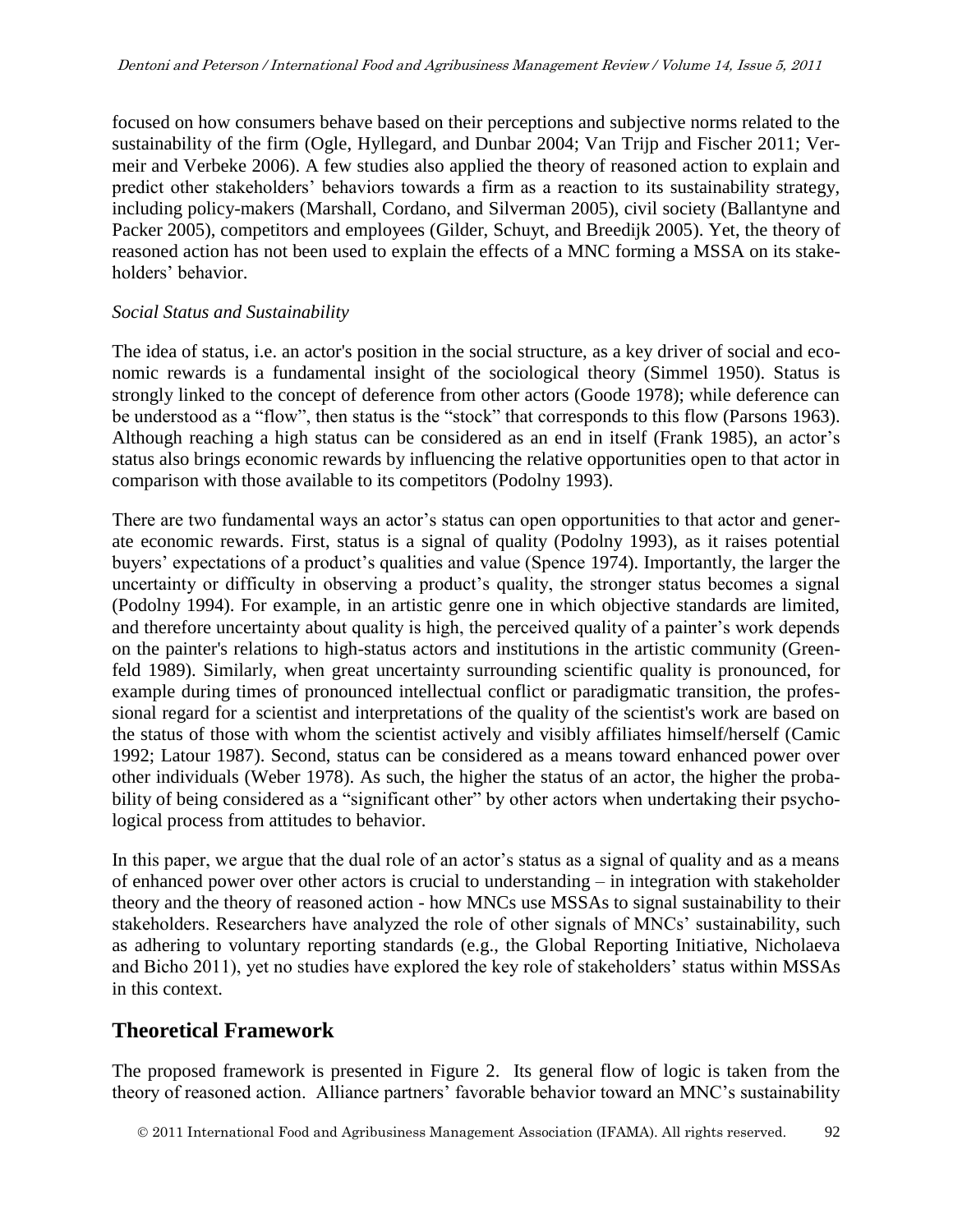strategy derives from the beliefs and attitudes of key stakeholders as defined by stakeholder theory and the status of these key stakeholders within the alliance as defined by the theory of status. The alliance partners' behavior in turn influences the beliefs and subjective norms of nonalliance stakeholders with ultimate influences on MNC marketing assets and financial performance. The framework's logic incorporates all three underlying theories and explains how MNCs use MSSAs to signal sustainability to their stakeholders within and outside the alliance.



#### **Figure 2.**The Proposed Conceptual Framework: The Impact of a Multi-National Corporation (MNC) building Multi-Stakeholder Alliances on Sustainability **Note.** Boxes represent variables and arrows represent positive relationships between two variables.

2011 International Food and Agribusiness Management Association (IFAMA). All rights reserved. 93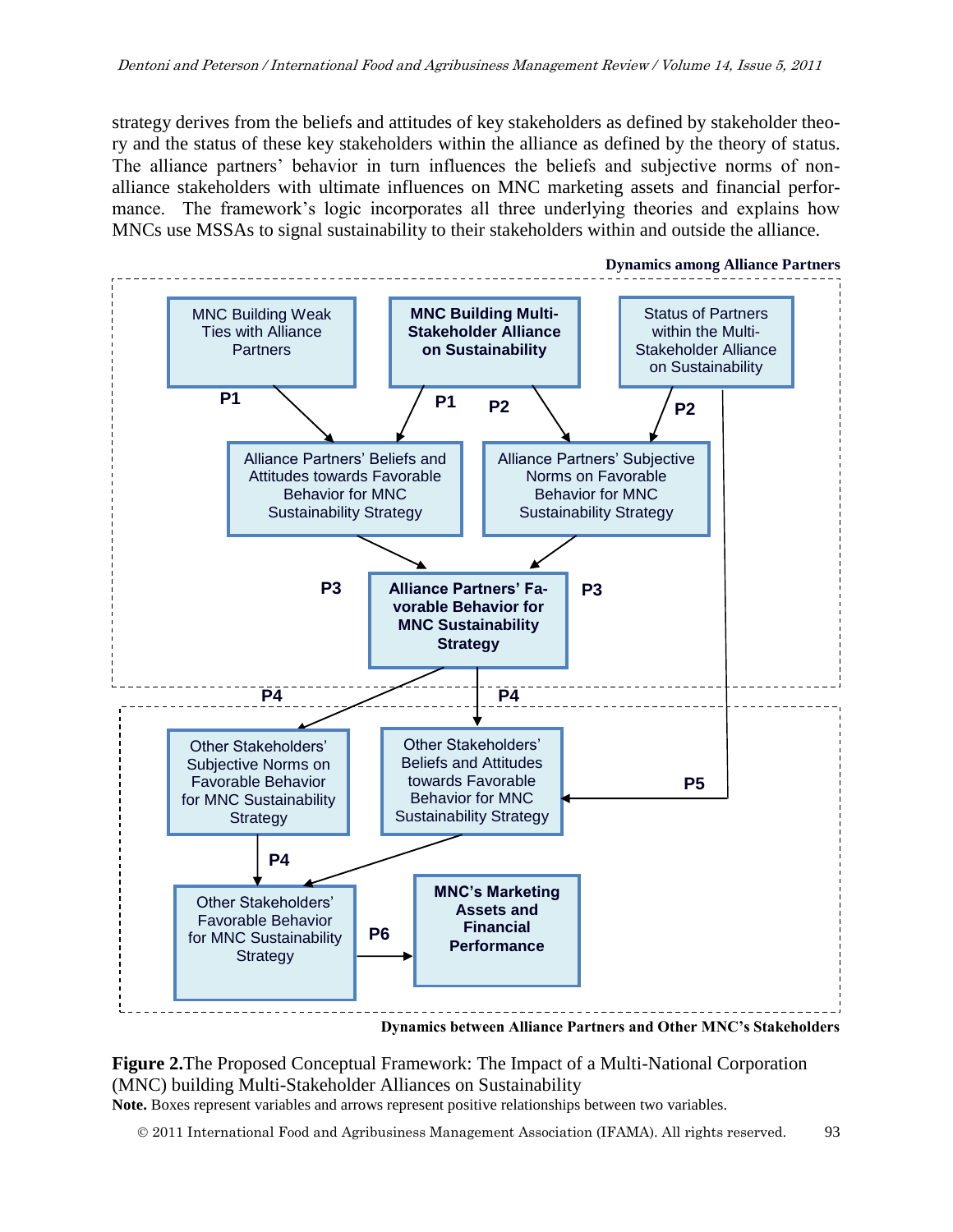The remainder of the section explores the causal links in the framework through the positing of six research propositions. These propositions are divided into two sets: one relating to the dynamics among alliance partners (upper half of the framework) and one relating to the dynamics between alliance partners and stakeholders outside the alliance (lower half of the framework). The first set of propositions proposes an explanation for how MNCs signal sustainability to their alliance partners or, in other words, change their alliance partners' perceptions and behaviors. The second set of propositions describes how MSSA partners' behavior has an impact on the perceptions and behaviors of stakeholders outside the alliance and ultimately on MNCs' marketing assets and financial performance.

### **Dynamics among Alliance Partners**

The first three propositions that follow lay out the logic that leads MNCs to build an effective signal of their focus on sustainability. MNCs often begin by developing interactions with partners with whom they had no or little prior relationship– i.e. they develop "weak ties" or "bridges" (Granovetter 1973) with these partners. The second characteristic of these partners is that they tend to have high status (Podonly 1993) in their respective arenas of influence. Once the partners are selected and the sustainability alliance formed, a MNC can use the information exchange and the joint design and implementation of sustainability initiatives within the alliance as the credible signals that favorably change its partners' beliefs, attitudes, subjective norms and ultimate behaviors towards support of the MNC's sustainability strategy.

The first proposition addresses the formation of weak ties. A first example of MNC weak ties or "bridges" with a key stakeholder is the Roundtable for Sustainable Palm Oil (RSPO) created in 2004 by Unilever and WWF together with Unilever's competitors, other international and local NGOs, supply chain partners, international organizations and investors. Up to 2004, Unilever and WWF had no relationships or structure for exchanging information, although both these organizations had interests in forests in South America, Asia and Europe. Specifically, before 2004 WWF had already been acting as watchdog and awareness leader on safeguarding forests worldwide (WWF 2004), while Unilever had supplied palm oil for its food products from the mentioned forest areas. A few months before the creation of the Roundtable for Sustainable Palm Oil in 2004, WWF denounced that seven of eight existing forest certification schemes, including the ones implemented by Unilever, were inadequate in protecting sustainability and called "upon companies and forest stakeholders to continue serious engagement for credible forest certification instead of seeking an alibi for forest destruction and business as usual". After five years of joint work with Unilever and other stakeholders, WWF announced that RSPO "developed principles and criteria on sustainable palm oil production to ensure that palm oil production is economically viable, environmentally appropriate and socially beneficial". Moreover, WWF announced that "by October 2009, some 195,000 tons of certified sustainable palm oil (CSPO) had been traded. This is a good start, but still only represents about 19% of the estimated 1 million tons of CSPO that has been produced so far. WWF is working to encourage companies to source 100% CSPO in the products they make and sell".

Two additional examples of "building weak ties" between MNCs and international NGOs through MSSAs are the 4C Association (2010) and the Alliance for Water Stewardship (2010). In the 4C Association case, Nestlé and Kraft started communicating in 2002 with the internation-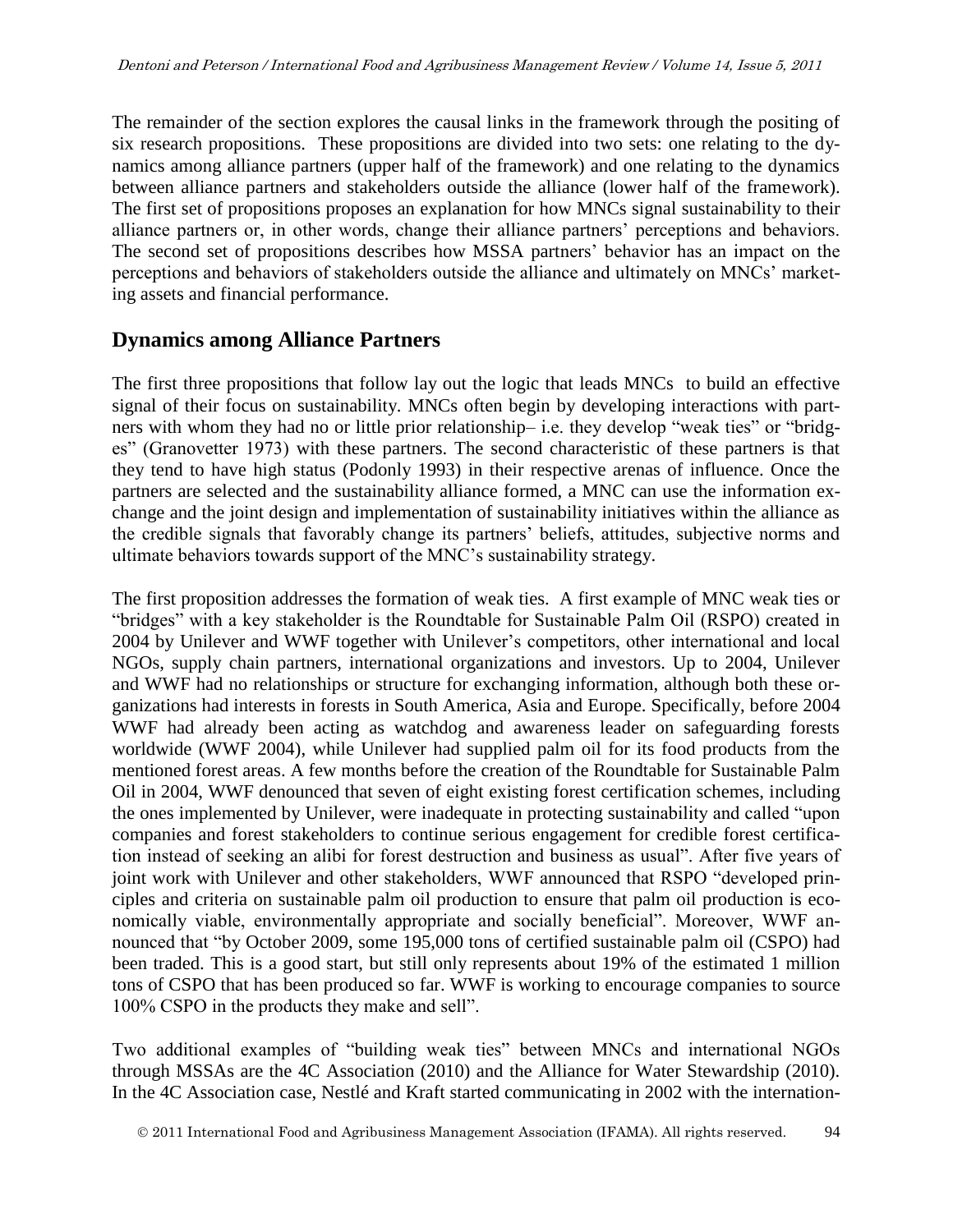al NGO Oxfam and other stakeholders with the facilitation of the German development agency GTZ. Oxfam had been pressuring Nestle' and its major competitors through its global campaign "Make Trade Fair" prior to 2002 (Oxfam 2010), but an effective formal relationship with MNCs in the coffee sector only started with the creation of the 4C Association. Through a constant dialogue with the MSSA secretariat and partners, Oxfam has been making clear that its participation in the alliance does not mean Oxfam is endorsing the MNC products approved by the alliance code of conduct; however, Oxfam guarantees its participation only if its expectations regarding the alliance organization and practices are satisfied (Oxfam 2005). In the Alliance for Water Stewardship (2010) case, the Coca-Cola Company started a joint initiative with WWF and Nature Conservancy, while there was no record of communication between these stakeholders before the alliance. WWF recognized in 2010 that "the partnership has helped integrate performance and water stewardship initiatives into the company's operations, improving Coca-Cola's water efficiency by 13 percent since 2004, well on its way toward reaching a 20 percent improvement goal by 2012" (WWF 2010). All three cases cited show how the establishment of weak ties through MSSAs was followed by a change in attitudes about MNC partners.

On the other hand, there are MSSAs where no weak ties or "bridges" among partners need to be built, as the partners were already collaborating or sharing a common culture before the alliance start-up. Three examples are the Global Packaging Project of the Consumer Goods Forum (2010), the GAIN Business Alliance (2010) and World Initiative for Soy in Human Health (2010). In the first case, the alliance partners were already collaborating as global supply chain partners, while the universities involved in the multi-stakeholder alliance had already undertaken previous collaboration with Unilever. As a result, while the project has the objective of setting common sustainability standards, sharing know-how and developing reciprocal capabilities, there is no evidence that any change in alliance partners' beliefs and attitudes is taking place. In the second and third cases, the sustainability alliances link multiple MNCs to NGOs (Ashoka, Clinton Global Initiative, Helen Keller International, Catholic Relief Services) and international organizations (International Finance Corporation, UNICEF and World Food Program) which had previous dual partnerships or other types of relationships with the industry. Again in these cases, MNCs are not building new "bridges" with their alliance partners and do not need to change their partners' beliefs and attitudes.

Based on this exploratory evidence, we state the following proposition:

*P1. If it develops weak ties (or "bridges") with multiple stakeholders through sustainability alliances, the MNC increases its partners' beliefs that the MNC has an effective sustainability strategy and the alliance partners will ultimately act favorably toward this strategy.*

Second, evidence exists that building multi-stakeholder sustainability alliances moves partners' subjective norms to be more inclined towards acting favorably to the MNCs strategies when other alliance partners have higher status. This evidence is exploratory mainly due to the tentative measurement of subjective norms and status proposed herein. First, as subjective norms are difficult to measure directly in this context, we measured subjective norms indirectly based on the responses of "significant others" to the decisions of MNCs' alliance partners to act favorably to MNCs strategies. This implies that stakeholders deciding to join a sustainability alliance implicitly need to ask themselves: "what will significant others think and how will they react and affect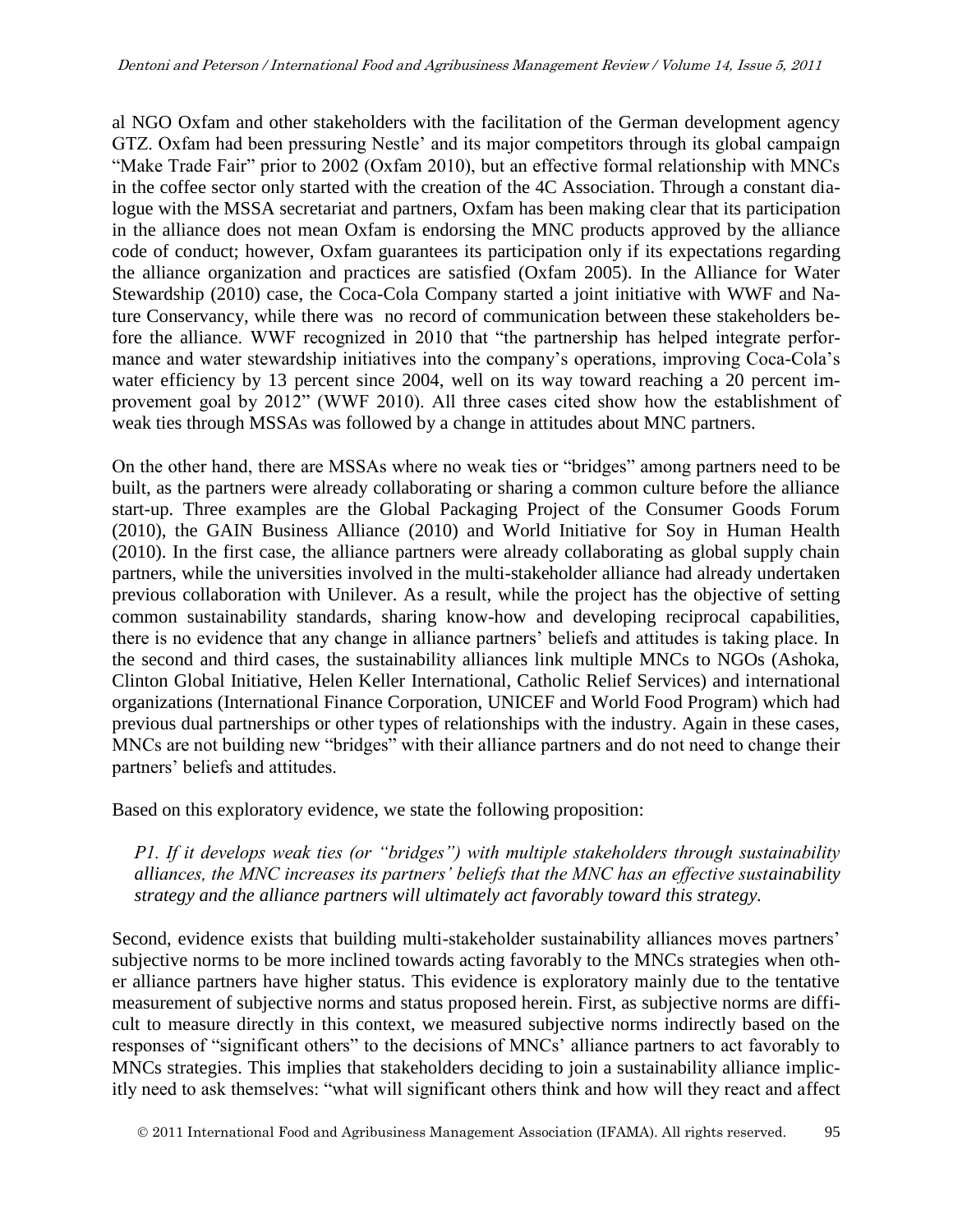me if I ally myself with a MNC?" Second, consistent with Podolny's theory (1994), we tentatively measure an actor's status based on the number of declarations of "deference" (Parsons, 1963) that the actor receives regarding sustainability. Therefore, we consider actors that have been broadly and frequently cited for their past work on environmental and social issues as having "high status", while actors receiving few citations for their past work in the same field are considered as having "low status". The tentative measurement of these variables and the exploratory nature of their relationship certainly justifies further research in this domain as discussed in next section.

Based on these tentative measures, we found that when participating in MSSAs with other highstatus actors, the alliance partners have generally not been accused of "greenwashing." That is an MSSA has not been accused by stakeholders external to the alliance of collaborating to provide a superficial "green" look to MNCs that are making no real change towards sustainability. For example, we could find no cases of MSSAs being accused of greenwashing even on extremely delicate issues (such as the Soy Moratorium Group (2010) and the 4C Association (2010)) when the MSSA had a large and diversified number of high-status stakeholders including governmental agencies, NGOs, universities and international organizations. Similarly there have been no greenwashing accusations made toward the thematic working groups created within the SAI Platform (2010). They too involve a large and diversified number of stakeholders with high status.

On the other hand, greenwashing accusations have been made of (1) bi-lateral alliances or certification schemes involving only one high-status stakeholder and (2) MSSAs with a number of actors that are "low status". Bi-lateral alliances examples accused of "greenwashing" by other stakeholders include the Roundtable on Responsible Soy (e.g., GMwatch 2010; Holland et al. 2008) with the WWF (normally considered high-status), and the environmental certification schemes (e.g. Jaffee 2007) with the NGO Rainforest Alliance (considered of lower status than the WWF). Cases of multi-stakeholder alliances accused of "greenwashing" include the International Cocoa Initiative (2010), which has NGOs and trade unions of relatively lower status, and to some extent the RSPO (2010), which has a small and undiversified number of high-status stakeholders.

Based on this exploratory evidence, we state the following proposition:

*P2. The higher the status of the alliance partners, the stronger is the impact of the multistakeholder alliance on other alliance partners' subjective norms for acting favorably to the MNC's sustainability strategy.*

Consistent with the theory of reasoned action, we posit that MNCs' alliance partners act favorably to a MNC's sustainability strategy when the partners' beliefs that the MNC has a sustainability focus are strong, when their attitudes towards acting favorably to the MNC are positive and when their subjective norms do not prevent them from acting favorably to the MNC. In this explorative study, we observed three types of "favorable acts" of alliance partners towards the MNC. First, some alliance partners actively endorsed or provided a positive evaluation of the MNC's effort towards sustainability within the scope of the alliance. This is the case of Amnesty International declaring the efforts of the Ajinomoto Group (2010) of moving towards socially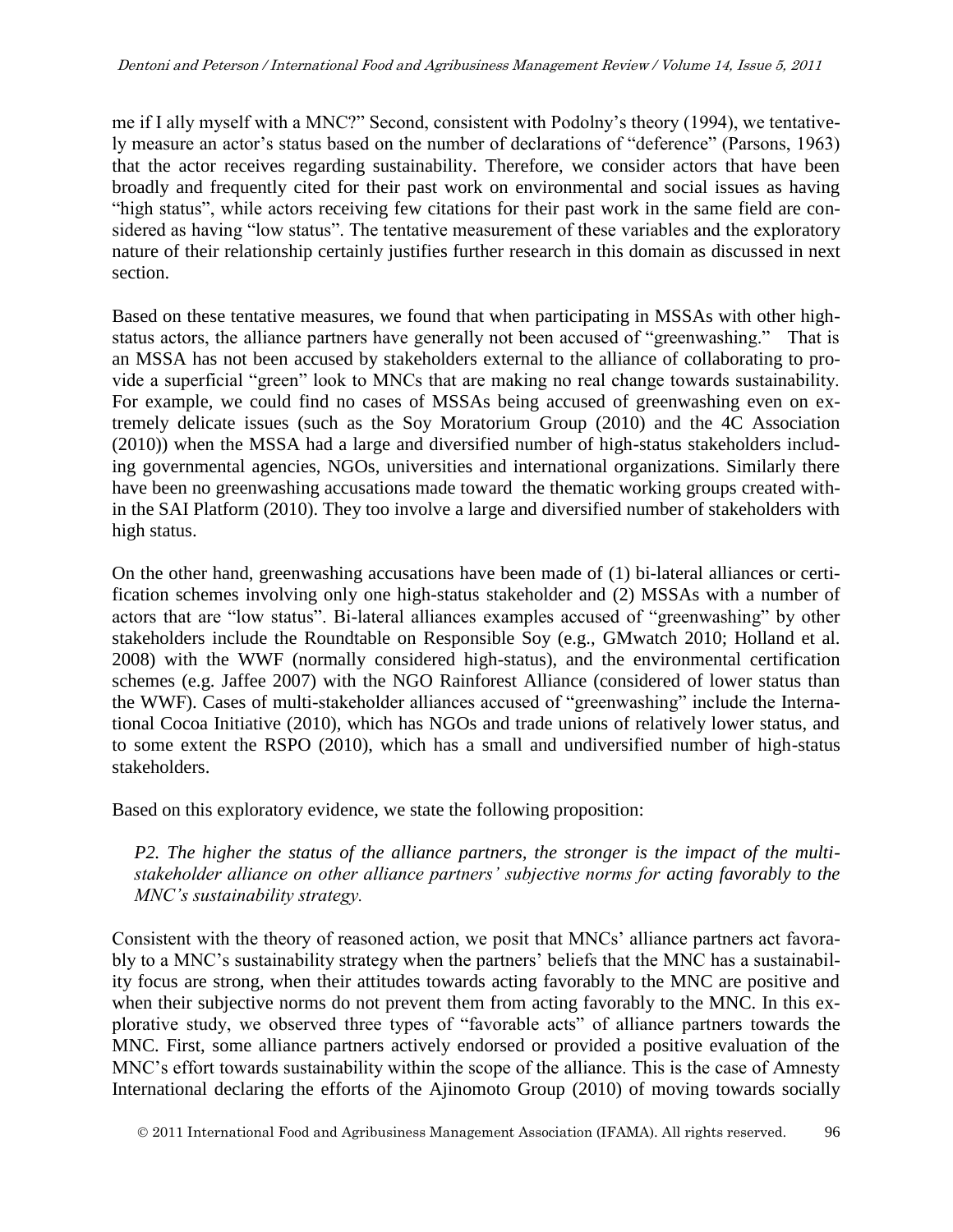responsible practices and the case of the Rainforest Alliance endorsing Nestlé and Kraft for their effort in the development of dual and multi-stakeholder alliances on sustainability (e.g. Kraft 2010). Second, more often, the MNC explicitly mentions the name of "high status" alliance partners in sustainability reports and press releases to justify their effort in defining, implementing and measuring sustainability with that high-status partner as part of their core business. In this second case, the alliance partner provides a "passive endorsement" to the MNC. This is the case of WWF and Oxfam participation to the RSPO and 4C Association alliances, where these NGOs claim that their continued participation in the alliance is subject to the progress made by their business partners towards sustainability (e.g., Oxfam 2005). Third, alliance partners act favorably to the MNC by stopping the release of negative information on a certain behavior(s) of the MNC when they observe a positive change from previously unsustainable practices. For example, Greenpeace stopped providing negative information on Cargill and other MNCs on the specific themes under discussion in the alliance after the establishment of the Soy Moratorium Group (2010). Therefore, we state the following proposition:

*P3. The interaction between sustainability alliance high-status partners' attitudes and subjective norms is positively associated with their behavior of acting favorably to the MNC's strategies.*

#### *Dynamics between Alliance Partners and MNCs' Stakeholders outside the Alliance*

MNCs communicate the activities undertaken by MSSAs mainly through reports and press releases (e.g., Kraft 2010; Nestlé 2010; Unilever 2010). These are the potentially effectively signals of sustainability to the larger set of MNCs' stakeholders outside the alliances. At the same time, some MNCs' alliance partners - specifically NGOs with a mission of advocacy and awareness-raising on sustainability issues – use their information released through reports and press releases as "carrots and sticks" depending on MNCs' efforts towards more sustainable practices (e.g. Greenpeace 2010; Oxfam 2010; WWF 2010).

Despite the signaling intent of MNCs and of some of their alliance partners, to the best of our knowledge there is no direct evidence of the impact of multi-stakeholder alliances on the behavioral intentions or behavior towards MNCs of these other external stakeholders. Recent literature found that a set of positive information from different sources related to the sustainable practices of a firm has a positive impact on consumers' attitudes towards the firm and on intentions of acting favorably to it (Dentoni et al. 2011; Tonsor et al. 2005), but these studies are based on hypothetical experiments and involve only one category of stakeholders (consumers). The declared signaling intent of MNCs and some alliance partners and the scarce empirical evidence collected so far makes testing this relationship very important in future research. Therefore, based on the exploratory evidence provided and consistent with the theory of reasoned action, we state the following proposition:

*P4. Sustainability alliance partners' behavior of acting favorably to a MNC's sustainability strategy is positively associated with other external stakeholders' (1) beliefs that the MNC has sustainability focus, (2) their attitudes towards acting favorably to the MNC and (3) their actual behavior of acting favorably to the MNC's sustainability strategy.*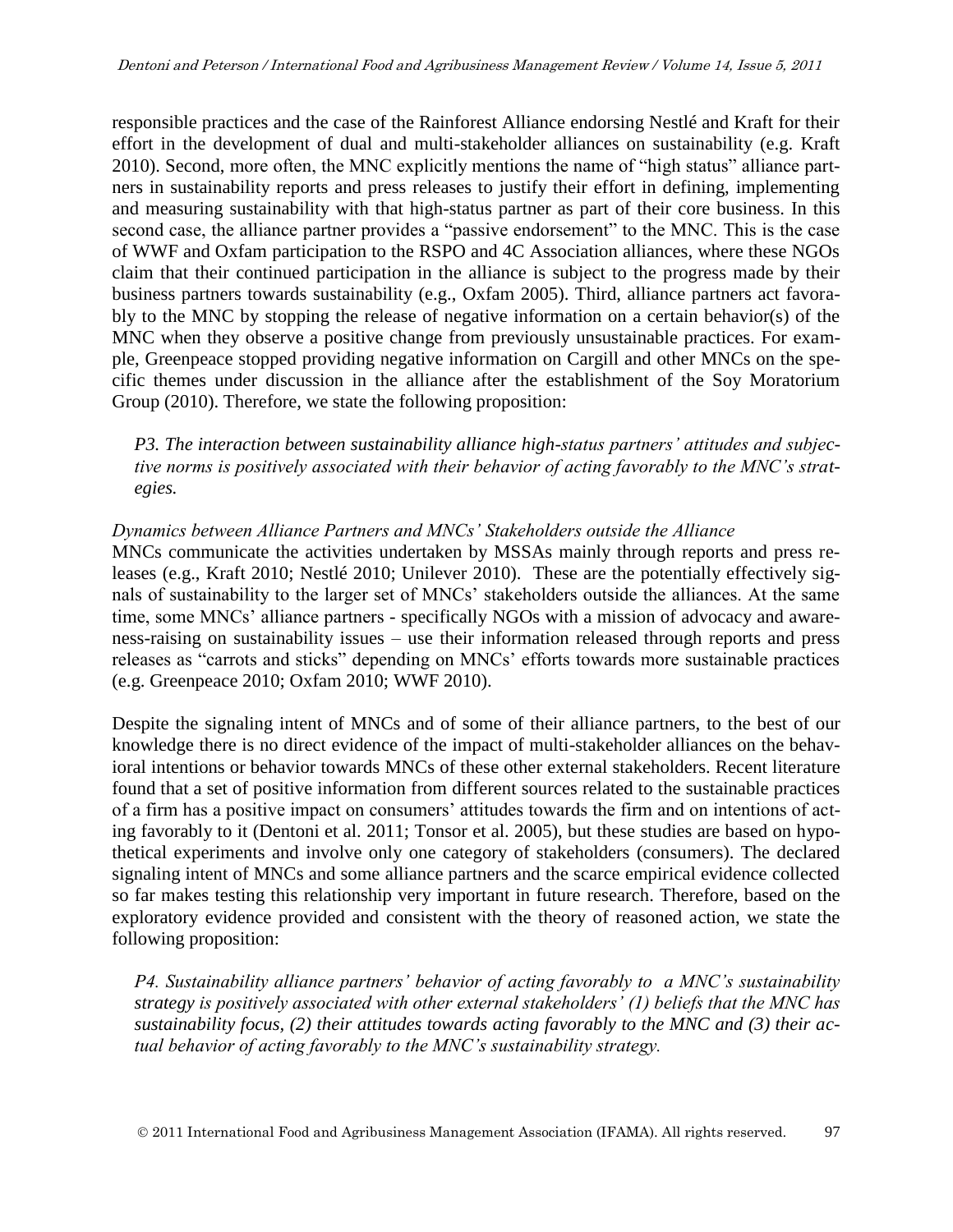When presenting multi-stakeholder alliances on sustainability to other stakeholders through press releases and annual sustainability reports, MNCs often highlight the importance of their alliance partners' contribution to define, implement and measure jointly undertaken sustainability initiatives. MNCs often describe their alliance partners with deference to justify their alliance partners' choices (e.g. Cargill 2010; Fonterra 2010; Sara Lee 2010).. MNCs thus use the status of their alliance partners to signal their focus on sustainability to their stakeholders outside the alliance.

While the use of alliance partners' status as a signal of MNCs' sustainability focus is evident, to the best of our knowledge research has not analyzed the impact of MNC alliance partners' status on other stakeholders' beliefs and attitudes towards the MNC. Consistent with Podolny (1993 and 1994), recent agribusiness research found that the status of endorsing actors outside the supply chain has a role on beliefs and behaviors of a firm's customers and final consumers (Dentoni and Reardon 2010) but these findings were in a context different from sustainability alliances. Moreover, other research analyzed the impact of endorsers' credibility on consumers' beliefs and buying intentions again in different contexts from sustainability alliances (Dentoni et al. 2011; Frewer, Howard, and Shepherd, 1998). The relationship between endorsers' status and credibility has not been explored.

The importance attributed by MNCs to the relationship between alliance partners' status and the beliefs, attitudes and consequent behaviors of stakeholders external to a sustainability alliance, together with the current paucity of research in this domain, makes testing the following proposition important for future research:

*P5. The higher the status of MNC sustainability alliance partners, the stronger is the impact of alliance partners' behavior of acting favorably to the MNC on other external stakeholders' beliefs that the MNC has an effective sustainability strategy.*

Finally, through their annual reports and press releases, MNCs often declare that they consider sustainability strategies as necessary not only because they are of crucial importance to the future of planet and people, but also due to the practical relevance for their survival and for enhancing innovation by developing sustainability skills, knowledge and reputation within the MNC organization (e.g., Dutch Sustainable Initiative 2010). Through MSSAs, MNCs clearly intend to generate improved financial performance together with improved environmental and social performance. This intention is consistent with the triple-bottom line concept (Elkington 1998) and the concept of sustainability as an opportunity to learn from a larger group of stakeholders (Cronin et al. 2011; Hult 2011). Despite these MNCs' stated intentions, little empirical evidence exists on the impact of MSSAs and of MNC alliance partners' acting favorably on the value of MNCs' marketing assets and on the MNC's financial performance. This lack of evidence may simply arise because a sufficiently long series of historical data on MNC performance is not yet available to measure these relationships. This makes it interesting to test the following proposition in future research:

*P6. Other stakeholders' behavior of acting favorably to the MNC is positively associated with the value of MNC marketing assets and with MNC financial performance. Specifically, MNC's financial performance and market value is enhanced by greater consumer acceptance*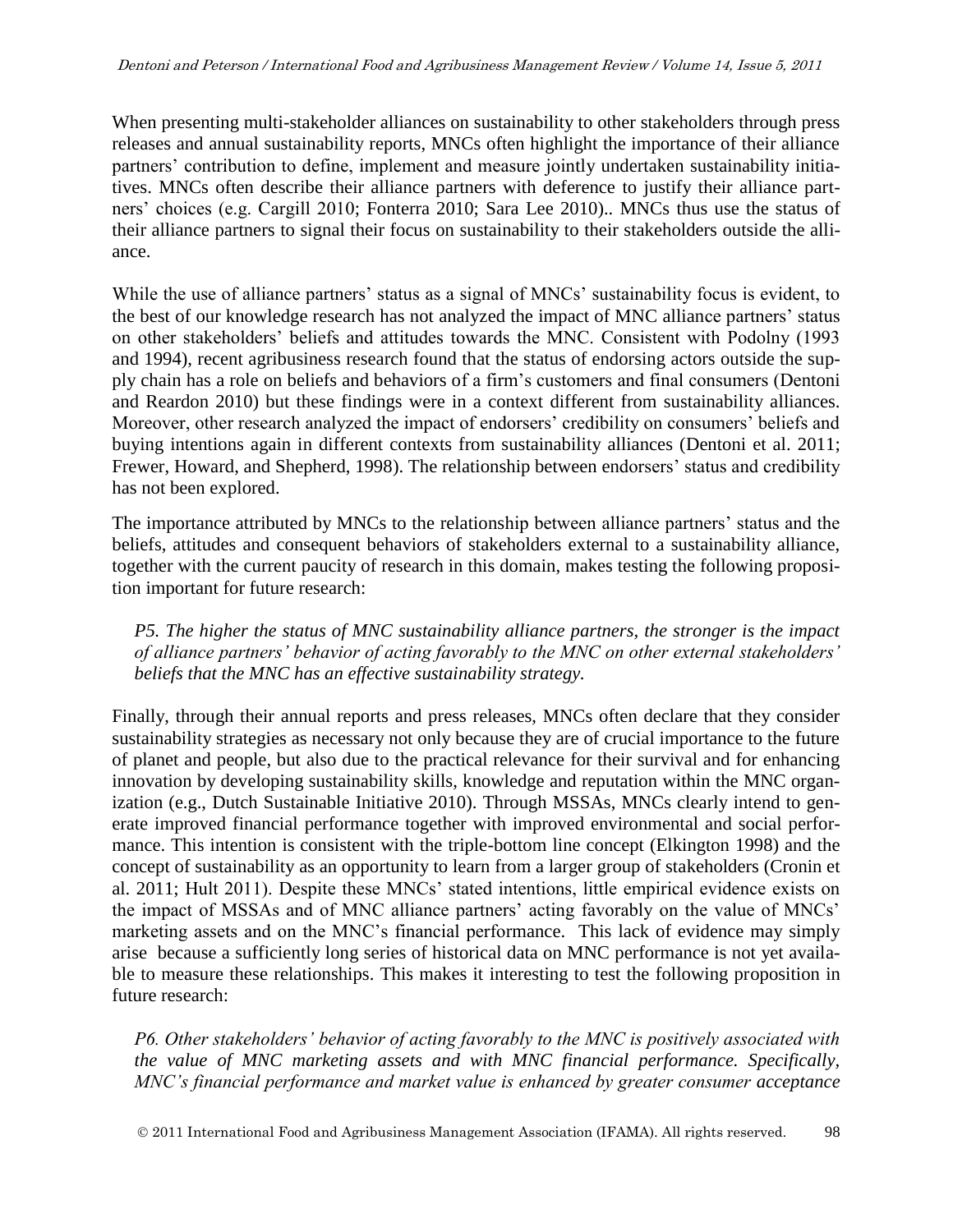*of its products, greater access to capital from investors, and fewer obstacles to strategy implementation by non-supply chain stakeholders, e.g., governments and NGOs.*

The framework and the six propositions are presented in Figure 2. They provide a first answer to the questions posed at the end of the first section. In particular, the framework proposes that MNCs' forming or joining MSSAs effectively changes alliance partners' perceptions and behaviors if multiple partners are involved in this process and if MNCs ally themselves with partners who have high status. By first influencing attitudes, perceptions and behaviors of high-status partners within the alliance, MNCs can effectively change attitudes, perceptions and behaviors of the larger group of their stakeholders outside the alliance. Under these conditions, MSSAs could ultimately have a positive effect on MNCs' marketing assets, and financial performance.

### **Discussion: Research Opportunities and Implications**

We identify a number of opportunities to be explored in future research (Table 3) by comparing the proposed framework with the existing literature on sustainability in agri-food value chains. We posit that multidisciplinary research testing the stated propositions would lead to key implications for both MNC managers and other stakeholders deciding to participate in or create MSSAs to signal sustainability to its stakeholders.

Specifically, by testing the stated propositions P1 to P3 related to the dynamics among MNCs and their partners within MSSAs, agribusiness research has the opportunity to tackle the following broad question: how can a MNC choose partners and build relationships with them in an MSSA to effectively signal sustainability to all its alliance partners and to favorably change their behavior towards the MNC? However, testing these propositions may present a number of challenges in terms of methods of measurement and analysis. Measurement challenges are mainly given by common rater's social desirability biases (Podsakoff et al. 2003) if the variables of interest such as rater's beliefs, attitudes, subjective norms and behavioral intentions are measured with direct questions to MNC managers, alliance partners and other stakeholders. Analytical challenges mainly refer to the risk of misspecification error if a significant variable is not identified and included in the framework (Grewal, Cote, and Baumgartner 2004).

We suggest the use of the following range of research methods to tackle these challenges and test the suggested propositions effectively. First, researchers can conduct natural experiments where the creation of weak ties and of a sustainability alliance among multiple stakeholders is the "natural" treatment and alliance partners' beliefs, attitudes and behaviors are measured. Specifically, panel data (Wooldridge 2002) effectively measure the dynamic change of the measures over time and the impact of the creation of weak ties and sustainability alliances. Moreover, multivariate statistical approaches such as latent growth models and hierarchical linear models (Duncan et al. 1999; Raudenbush and Bryk 2002) allow the dynamic analysis of both individual variables (related to individual alliance partners) nested within "group variables" combining direct questions to alliance partners and the use of qualitative analysis software on alliance partners' reports and press releases (Barry 1998). Second, case-based grounded theory methods (Eisenhardt 1989) would allow the collection a richness of data which describes the process of alliance creation in detail and decreases the risk of misspecification errors in future research. Specifically, grounded theory would allow further exploration of the conditions under which the creation of sustainability alliances influences alliance partners' beliefs, attitudes and behaviors. Third, simulation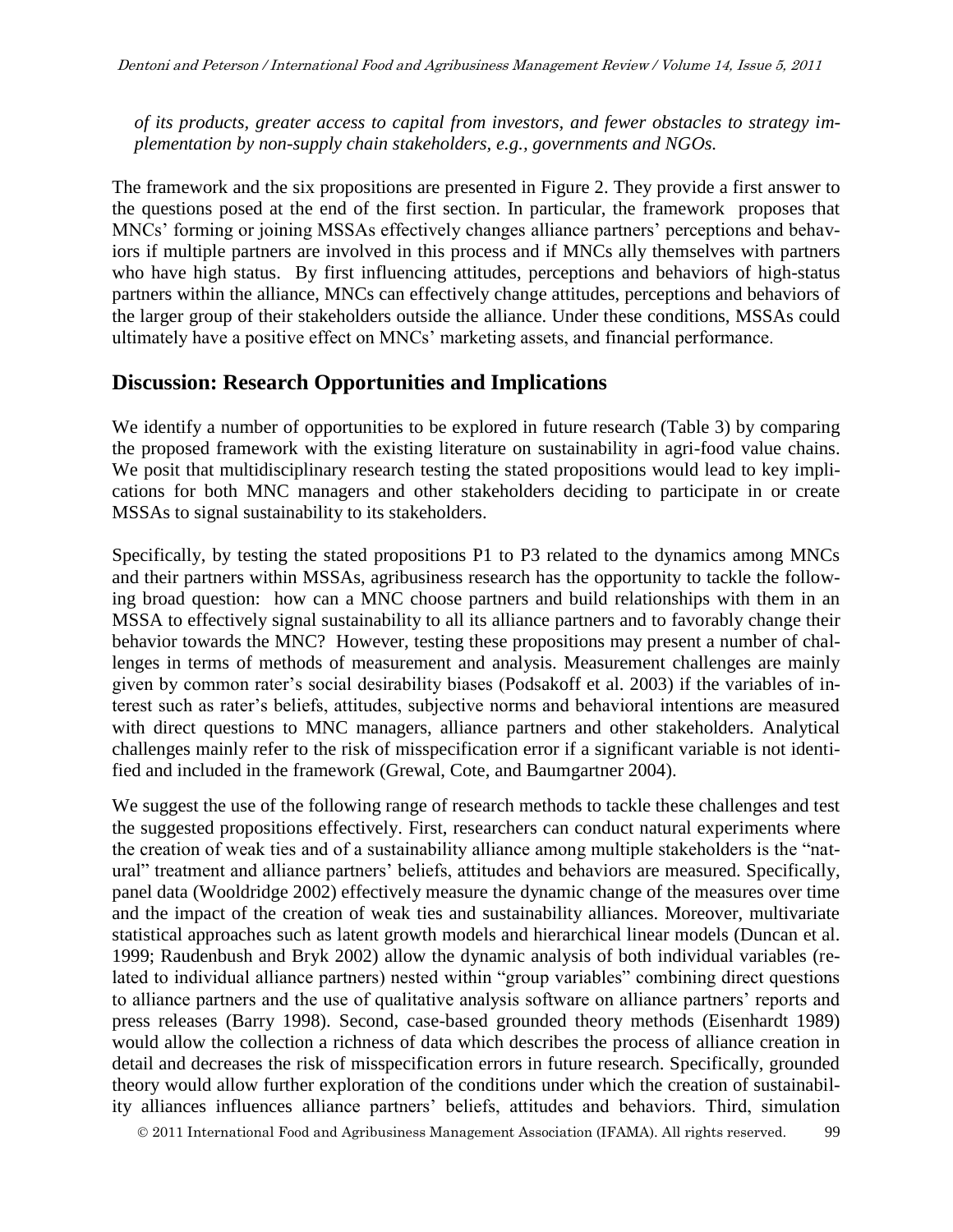methods such as agent-based modeling (Bonabeau 2002) would allow a dynamic analysis of how stakeholders would react according to their expected benefits, costs and risks of participating in MSSAs and of acting favorably or unfavorably to MNCs' sustainability strategies. Once expected benefits, costs and risks are validated through discussions with the interested actors and experts on MNCs' sustainability strategies, agent-based modeling allows the study of a simulated iterative chain of reactions across stakeholders until an equilibrium point is reached (Bonabeau 2002). This type of simulation would effectively tackle the measurement challenges of social desirability biases of the interested actors (Table 3).

| <b>Testable</b><br><b>Propositions</b> | <b>Research</b><br><b>Method</b> | <b>Analytical Models</b> | <b>Key Variables of Interest</b>  | <b>Research Questions</b><br>of MNC Interest |
|----------------------------------------|----------------------------------|--------------------------|-----------------------------------|----------------------------------------------|
|                                        | Natural                          | Panel Data, Latent       | Weak Ties between                 |                                              |
|                                        | Experiments                      | Growth Models,           | Alliance Partners (X),            |                                              |
|                                        |                                  | Hierarchical Linear      | <b>Alliance Partners' Beliefs</b> | How can a MNC                                |
|                                        |                                  | Models                   | and Attitudes (Y)                 | choose partners and                          |
| P <sub>1</sub>                         | Grounded Theory                  | Case-Based               | Conditions under which            | build relationships                          |
|                                        |                                  | Analysis                 | Weak Ties between                 | with them in a multi-                        |
|                                        |                                  |                          | Alliance Partners $(X)$           | stakeholder                                  |
|                                        |                                  |                          | impact Partners' Beliefs          | sustainability alliance                      |
|                                        |                                  |                          | and Attitudes (Y)                 | to effectively signal its                    |
|                                        | Simulations                      | Agent-Based              | <b>Alliance Partners' Status</b>  | sustainability focus to                      |
| P <sub>2</sub>                         |                                  | Models                   | (X), Other Alliance               | other stakeholders?                          |
|                                        |                                  |                          | Partners' Subjective Norms        |                                              |
|                                        |                                  |                          | (Y)                               |                                              |
|                                        | Simulations                      | Agent-Based              | Alliance Partners'                |                                              |
| P <sub>3</sub>                         |                                  | Models                   | Subjective Norms, Beliefs         |                                              |
|                                        |                                  |                          | and Attitudes (X), Alliance       |                                              |
|                                        |                                  |                          | Partners' Behaviour (Y)           |                                              |
|                                        | Hypothetical                     | <b>Latent Growth</b>     | <b>Alliance Partners' Status</b>  |                                              |
|                                        | Experiments                      | Models,                  | and Alliance Partners'            | Under which                                  |
| <b>P4</b>                              |                                  | Hierarchical Linear      | Behaviour (X), Other              | conditions the                               |
|                                        |                                  | Models                   | Stakeholders' Beliefs and         | behavioural change of                        |
|                                        |                                  |                          | Attitudes (Y)                     | MNC's partners in a                          |
|                                        | <b>Simulations</b>               | Agent-Based              | <b>Alliance Partners' Status</b>  | multi-stakeholder                            |
| P <sub>5</sub>                         |                                  | Models                   | and Alliance Partners'            | sustainability alliance                      |
|                                        |                                  |                          | Behaviour (X), Other              | influences other                             |
|                                        |                                  |                          | Stakeholders' Subjective          | stakeholders'                                |
|                                        |                                  |                          | Norms (Y)                         | behaviour towards the                        |
| P <sub>6</sub>                         | Natural and                      | Logistic Models,         | Other Stakeholders'               | MNC and ultimately                           |
|                                        | Hypothetical                     | <b>Latent Class</b>      | Beliefs and Attitudes (X),        | on MNCs' marketing                           |
|                                        | Experiments                      | Analysis, Structural     | MNC's brand equity and            | assets and financial                         |
|                                        |                                  | <b>Equation Models</b>   | corporate reputation (Y)          | performance?                                 |
|                                        | Natural                          | Panel Data, Latent       | Other Stakeholders'               |                                              |
|                                        | Experiments                      | Growth Models,           | Beliefs and Attitudes (X),        |                                              |
|                                        |                                  | Hierarchical Linear      | MNC's financial                   |                                              |
|                                        |                                  | Models                   | performance (Y)                   |                                              |
|                                        | Simulations                      | Agent-Based              | Other Stakeholders'               |                                              |
|                                        |                                  | Models                   | Beliefs and Attitudes (X),        |                                              |
|                                        |                                  |                          | MNC's financial                   |                                              |
|                                        |                                  |                          | performance (Y)                   |                                              |

| <b>Table 3.</b> Suggested Research Directions on the Role Multi-Stakeholder Alliances as Signals of |  |  |  |
|-----------------------------------------------------------------------------------------------------|--|--|--|
| MNCs' Focus on Sustainability                                                                       |  |  |  |

**Note:** X represents the independent variable of interest, Y represents the dependent variable of interest.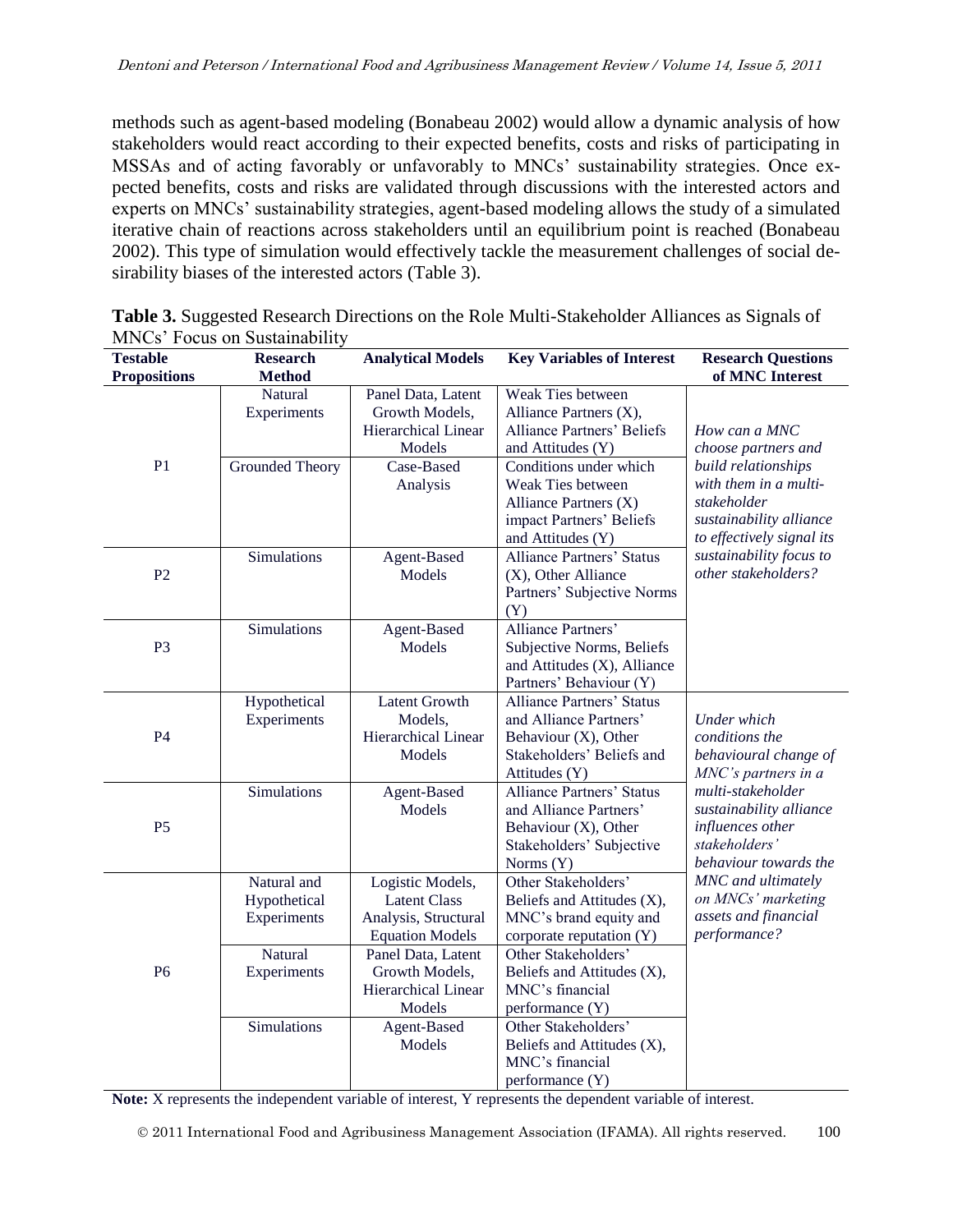By testing the stated propositions P4 to P6 on the dynamics among partners within MSSAs and external stakeholders, agribusiness research has the opportunity to tackle the following broad question: under which conditions does the behavioral change of an MNC's partners in a MSSA influences external stakeholders' behavior towards the MNC and, ultimately, the MNCs' marketing assets and financial performance? To test the suggested propositions, we propose the use of the following range of research methods. First, hypothetical experiments can be used to test the potential change in beliefs, attitudes and behavioral intentions of stakeholders that are outside the sustainability alliance under study. In this case, depending on the stakeholder under study, treatments can be manipulated by the researcher with pieces of information on the creation or outcome of MSSAs, similarly to a large established strand of consumer economics and behavior research (Lusk et al. 2004; Rao and Sieben 1992). Second, through both hypothetical and natural experiments with stakeholders, research can also test the moderation role of alliance partners' status on the relationship between their favorable behavior towards the MNC participating to the alliance and the reactions of other stakeholders external to the alliance and the mediation role of alliance partners' credibility (Frewer, Howard, and Shepherd 1998). Ultimately, both hypothetical and natural experiments can be used to test the impact of the reactions of stakeholders external to sustainability alliances on MNCs' brand equity, corporate reputation and financial performance. Finally, to avoid social desirability biases in hypothetical experiments, simulations such as agent-based models (Bonabeau 2002) can be used to analyze how other stakeholders react to information about MNCs and their sustainability alliances.

## **Conclusions**

This study had three objectives. First, it aimed to introduce a new and still scarcely studied phenomenon of great importance for the current global agri-food context, which is the formation of MSSAs by MNCs in the food and beverage sector. Second, it suggested a multidisciplinary conceptual framework to analyze how MNCs use MSSAs to signal sustainability to their stakeholders. Third, it discussed the use of a set of methods to effectively test the developed multidisciplinary framework in future research. The importance of key concepts from the domains of management, psychology and sociology can be effectively applied to the agribusiness arena and specifically to the analysis of agri-food firms' sustainability strategies. As described, the application of concepts from different disciplines and of the appropriate methods of measurement and analysis can open up wide opportunities for future research and collaboration between business and academia.

The results of this study can be synthesized as follows. First, there is exploratory empirical evidence that MSSAs have recently become a key element of the largest MNCs' sustainability strategy in the global food and beverage sector. Second, MNCs are more likely to change alliance partners' beliefs, attitudes, subjective norms and behaviors towards MNCs when they develop weak ties with their partners and when partners have a higher status. Third, MNCs and their partners in MSSAs aim at influencing external stakeholders' beliefs, attitudes and behaviors towards MNCs, which in turn affect MNCs' marketing assets and financial performance. Future research has the opportunity to validate and deepen these exploratory results to provide useful guidance for decision-making in sustainability strategies to both MNC managers and their stakeholders.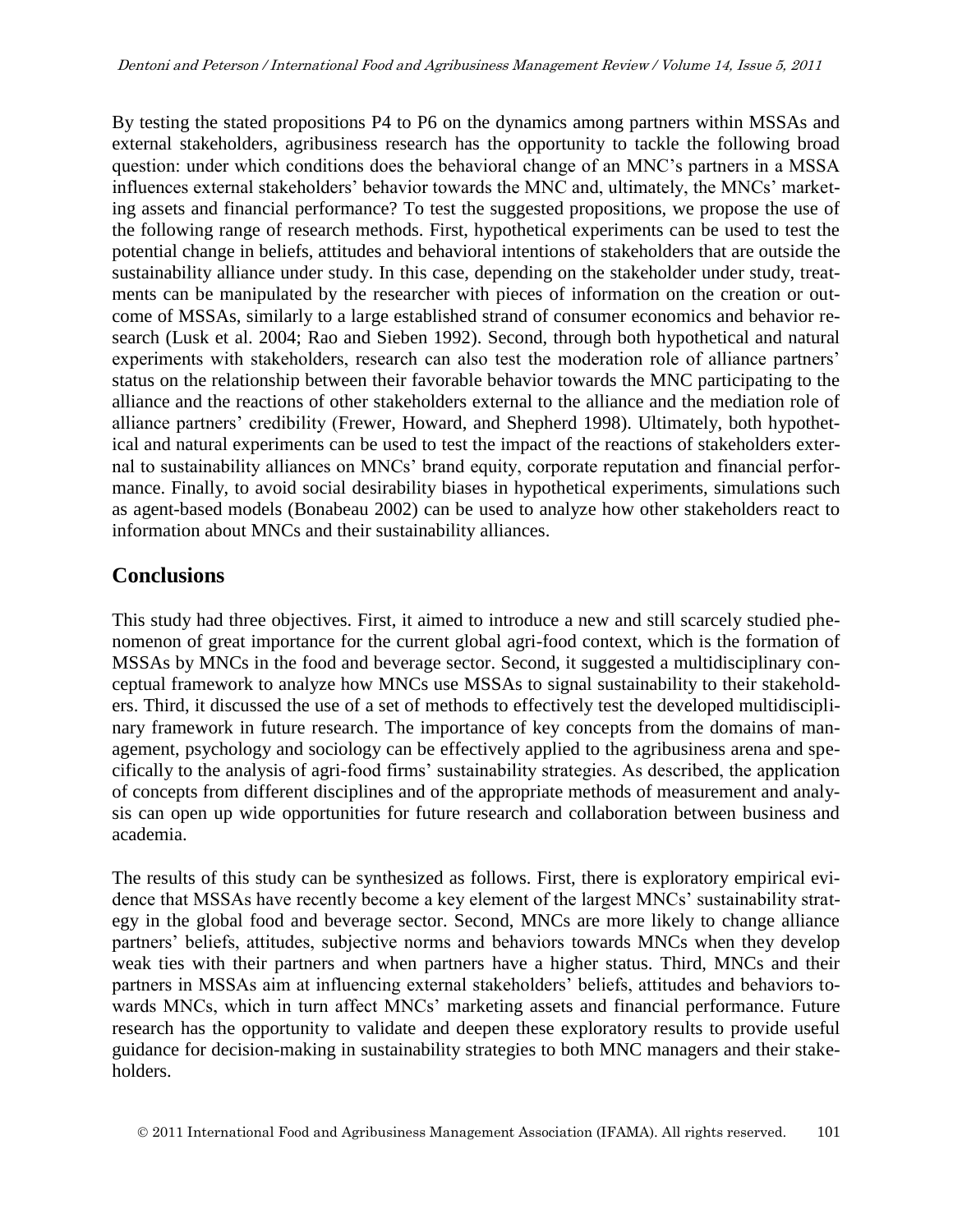This study has three major limitations which can be overcome in future research. First, the evidence presented in this paper is largely exploratory. In particular, variables of interest such as alliance partners' beliefs, attitudes, subjective norms and status are measured indirectly and that is to say that they are implied based on related observable outcomes such as behaviors and acts of deference from other stakeholders. Moreover, the relationship stated in the suggested propositions among the variables of interest has analytical validity but no statistical validity. We suggested a number of research methods to overcome this limitation by testing the conceptual framework developed in this paper. Second, the paper does not explore in depth the structure, organization and processes of multi-stakeholder sustainability alliances and their role in changing alliance partners' beliefs, attitudes and behaviors. Among the methods suggested for future research in this field, we indicated case-based grounded theory as an appropriate approach to explore these variables. Third, the developed conceptual framework contributes to explaining only one aspect of why MNCs form sustainability alliances with a large and heterogeneous number of stakeholders. As discussed in Figure 2, MNCs' use of alliance partners as signals of their sustainability focus vis-à-vis other stakeholders represent only one of the two major incentives justifying MNCs' formation of such an alliance. As recently discussed in the literature, MSSAs are also an opportunity for MNCs to share and co-create knowledge and capabilities on sustainability (Berger et al. 2006; Peterson 2009) and ultimately to generate innovation based on an orientation towards a larger set of stakeholders than merely customers and final consumers (Cronin et al. 2011; Hult 2011; Nikolaeva et al. 2011). By following both these discussed directions, future research has the opportunity to fully develop a theory of the formation of MSSAs that provides a guide for both MNCs' managers and their stakeholders.

# **References**

- 4C Association. 2010. Information from web page.<http://www.4c-coffeeassociation.org/> (accessed December 15, 2010).
- Ajinomoto Group. 2010. Information from web page. [http://www.ajinomoto.com](http://www.ajinomoto.com/) (accessed December 15, 2010).
- Alliance for Water Stewardship. 2010. Information from web page. [www.allianceforwaterstewardship.org/](http://www.allianceforwaterstewardship.org/) (accessed December 15, 2010)
- Baker, W.E.,and J.M. Sinkula. 2005. Environmental marketing strategy and firm performance: effects on new product performance and market share. *Journal of the Academy of Marketing Science* 33(4): 461–475.
- Ballantyne, R. and J. Packer. 2005. Promoting environmentally sustainable attitudes and behavior through free choice learning experiences: what is the state of the game? *Environmental Education Research* 11: 281-295.
- Barry, C.A. 1998. Choosing Qualitative Data Analysis Software: Atlas/ti and Nudist Compared. *Sociological Research Online* 3(3).<http://www.socresonline.org.uk/3/3/4.html> (accessed December 15, 2010).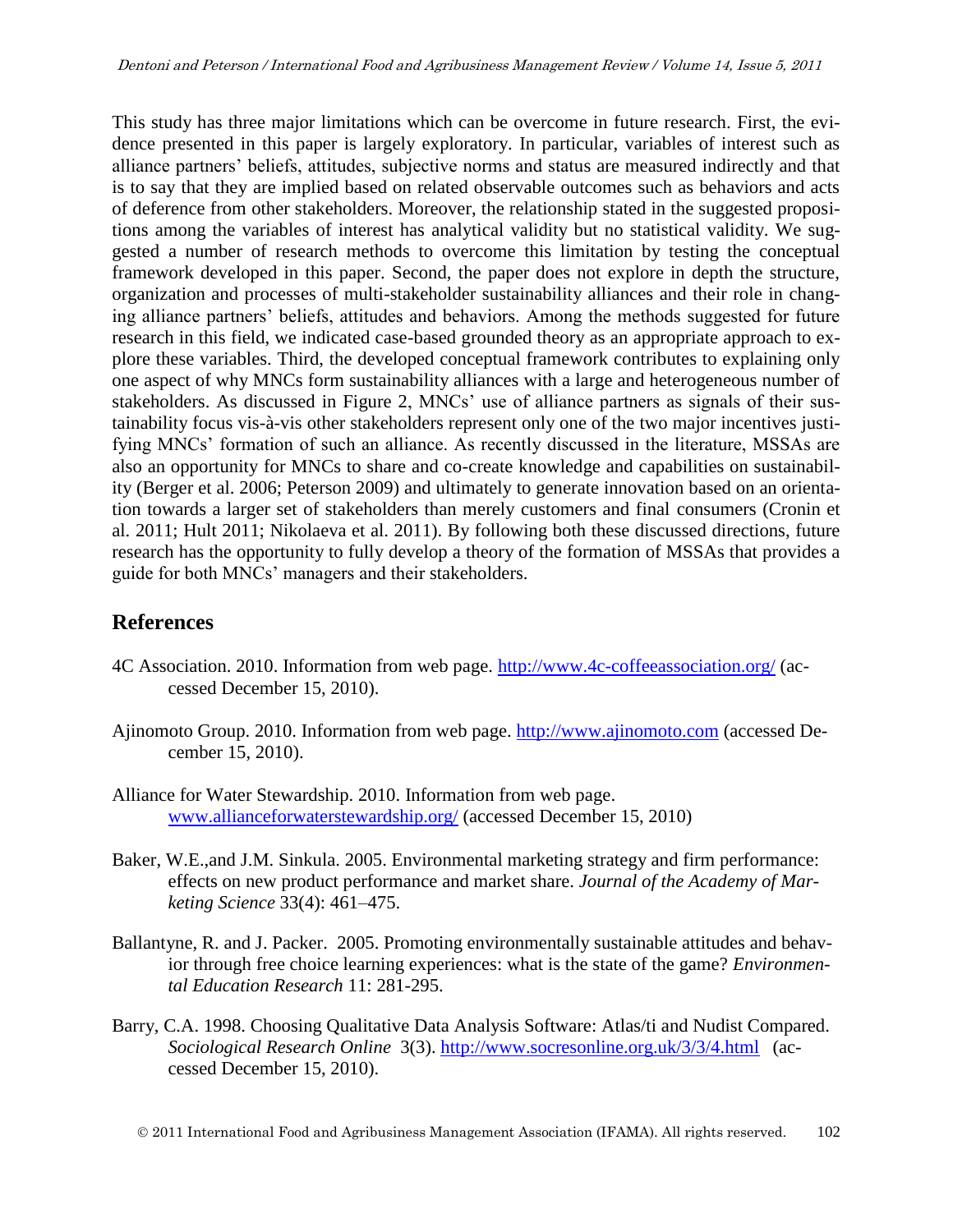- Bonabeau, E. 2002. Colloquium Paper on Adaptive Agents, Intelligence, and Emergent Human Organization: Capturing Complexity through Agent-Based Modeling. *Agent-based modeling: Methods and techniques for simulating human systems* 99 (3): 7280-7287.
- Brown, T.J. and P.A. Dacin. 1997. The company and the product: corporate associations and consumer product responses. *Journal of Marketing* 61: 68–84.
- Brummer, J. J. 1991. *Corporate social responsibility and legitimacy: An interdisciplinary analysis*. New York: Greenwood Press.
- Camic, C. 1992. Reputation and predecessor selection: Parsons and the Institutionalists. *American Sociological Review* 57: 421-445.
- Carroll, A.B. 1979. A three-dimensional conceptual model of corporate performance. *Academy of Management Review* 4(4): 497–505.
- Carroll, A.B. 2004. [Managing ethically with global stakeholders: a present and future challenge.](http://www.jstor.org/stable/4166070) *The Academy of Management Executive* 18 (2): 114-124.
- Christmann, P. 2004. [Multinational companies and the natural environment: Determinants of](http://www.jstor.org/stable/20159616)  [global environmental policy standardization.](http://www.jstor.org/stable/20159616) *The Academy of Management Journal* 47 (5): 747-760.
- Coca-Cola. 2010. Information from web page. [www.coca-cola.com](http://www.coca-cola.com/) (accessed December 15, 2010).
- Cronin, J.J., J. S. Smith, M.R. Gleim, J. Martinez, and E. Ramirez. 2011. Sustainability-oriented marketing strategies: an examination of stakeholders and the opportunities they present. *Journal of the Academy of Marketing Science* 39(1): 158–174.
- Davis, J.J. 1993. Strategies for environmental advertising. *Journal of Consumer Marketing* 10, 19–36.
- Dentoni, D., and T. Reardon.. 2010. Small Farms Building Global Brands through Social Networks. *Journal of Network and Chain Science* 10 (3): 159-171.
- Dentoni, D., G. Tonsor, R. Calantone, H. C. Peterson. 2011. Who Provides Information Matters: The Role of Source Credibility on US Consumers' Beef Brand Choices. Paper Presented at the American Agricultural Economics Association (AAEA) Meetings, Pittsburgh, Pennsylvania, July.

Diageo. 2010. Information from web page. [www.diageo.com](http://www.diageo.com/) (accessed December 15, 2010).

Donaldson, T., L.E. Preston. 1995. The stakeholder theory of the corporation: concepts, evidence, and implications. *Academy of Management Review* 20(1): 65–91.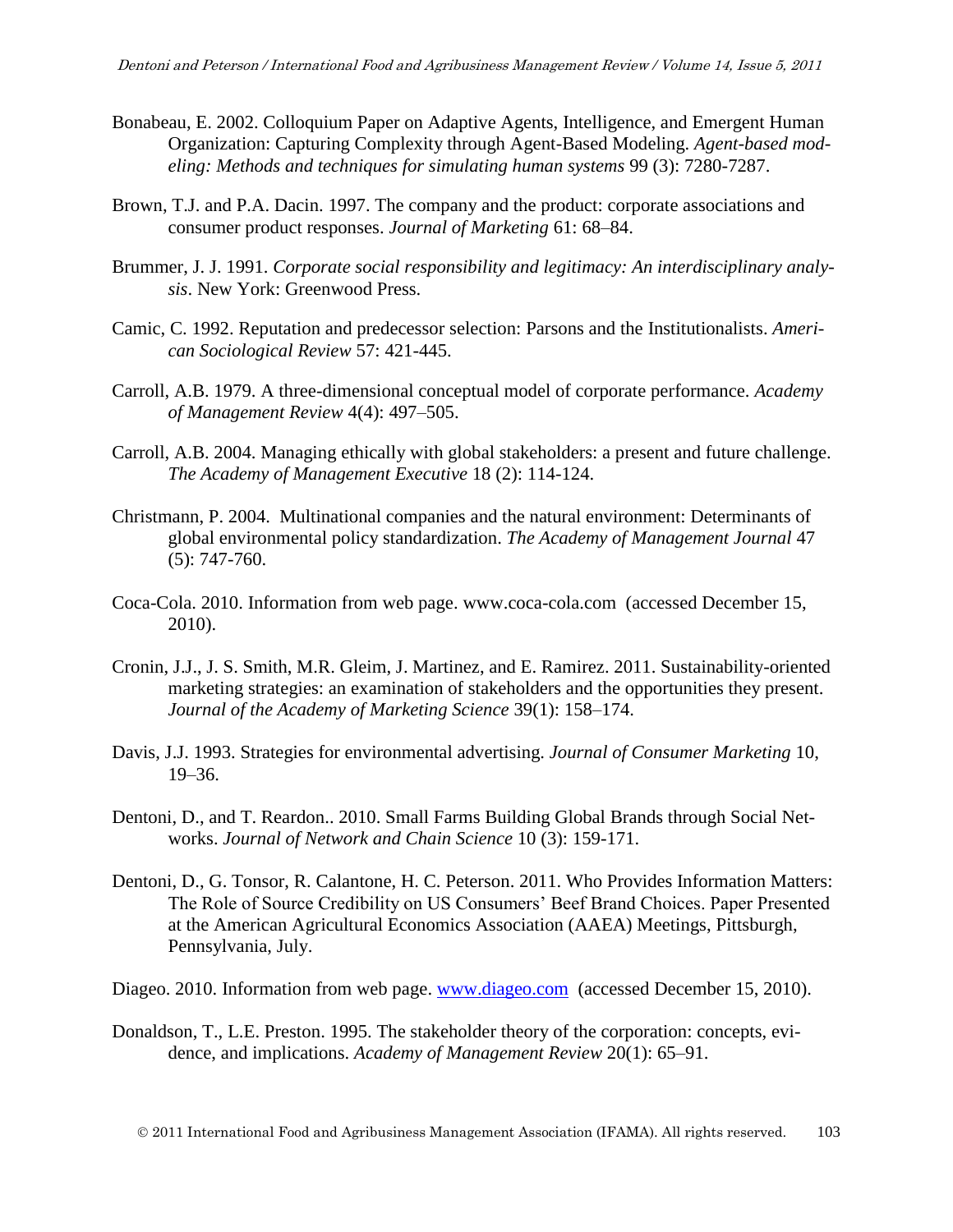- Duncan, T.E., S. C. Duncan, L. A. Strycker, F. Li, and A. Alpert. 1999. *An introduction to latent variable growth curve modeling*. Mahwah, NJ: Erlbaum.
- Dutch Sustainable Initiative. 2010. Information from web page. [www.dutchsustainabletrade.com](http://www.dutchsustainabletrade.com/) (accessed December 15, 2010).
- Eisenhardt, K.M. 1989. Building Theories from Case Study Research. *Academy of Management Review* 14: 532-550.
- Elkington, J. 1998. *Cannibals with Forks: The triple bottom line of 21st century business*. BC, Canada: New Society Publishers.
- Fishbein, M., Ajzen, I. (1975). *Belief, attitude, intention, and behavior: An introduction to theory and research*. Reading, MA: Addison Wesley.
- Food and Beverage International. 2009. *Top 100 Food Groups*. Food and Beverage International Magazine, September.
- Frank, R.H. 1985. *Choosing the Right Pond: Human Behavior and the Quest for Status*. Oxford, UK: Oxford University Press.
- Freeman, R.E. 1984. *Strategic management: A stakeholder approach*. Boston, MA: Pitman.
- Frewer, L.J., Howard, C., Shepherd, R. 1998. The importance of initial attitudes on responses to communication about genetic engineering in food production. *Agriculture and Human Values* 15, 15–30.
- GAIN Business Alliance. 2010. Information from web page. [http://www.gainhealth.org](http://www.gainhealth.org/) (accessed December 15, 2010).
- Gilder, D. de, Schuyt, T.N.M., Breedijk, M. 2005. Effects of employee volunteering on the work force: the ABN-AMRO case. *Journal of Business Ethics* 61: 143-52.
- Global Packaging Project of the Consumer Goods Forum. 2010. Information from web page. globalpackaging.mycgforum.com (accessed December 15, 2010).
- Goode, W.J. 1978. *The Celebration of Heroes: Prestige as a Social Control System*. Berkeley, CA: University of California Press.
- GMWatch. 2010. Information from web page. [www.gmwatch.org](http://www.gmwatch.org/) (accessed December 15, 2010).
- Granovetter M.S. 1973. The strength of weak ties. *American Journal of Sociology* 78 (6):, 1360- 1380.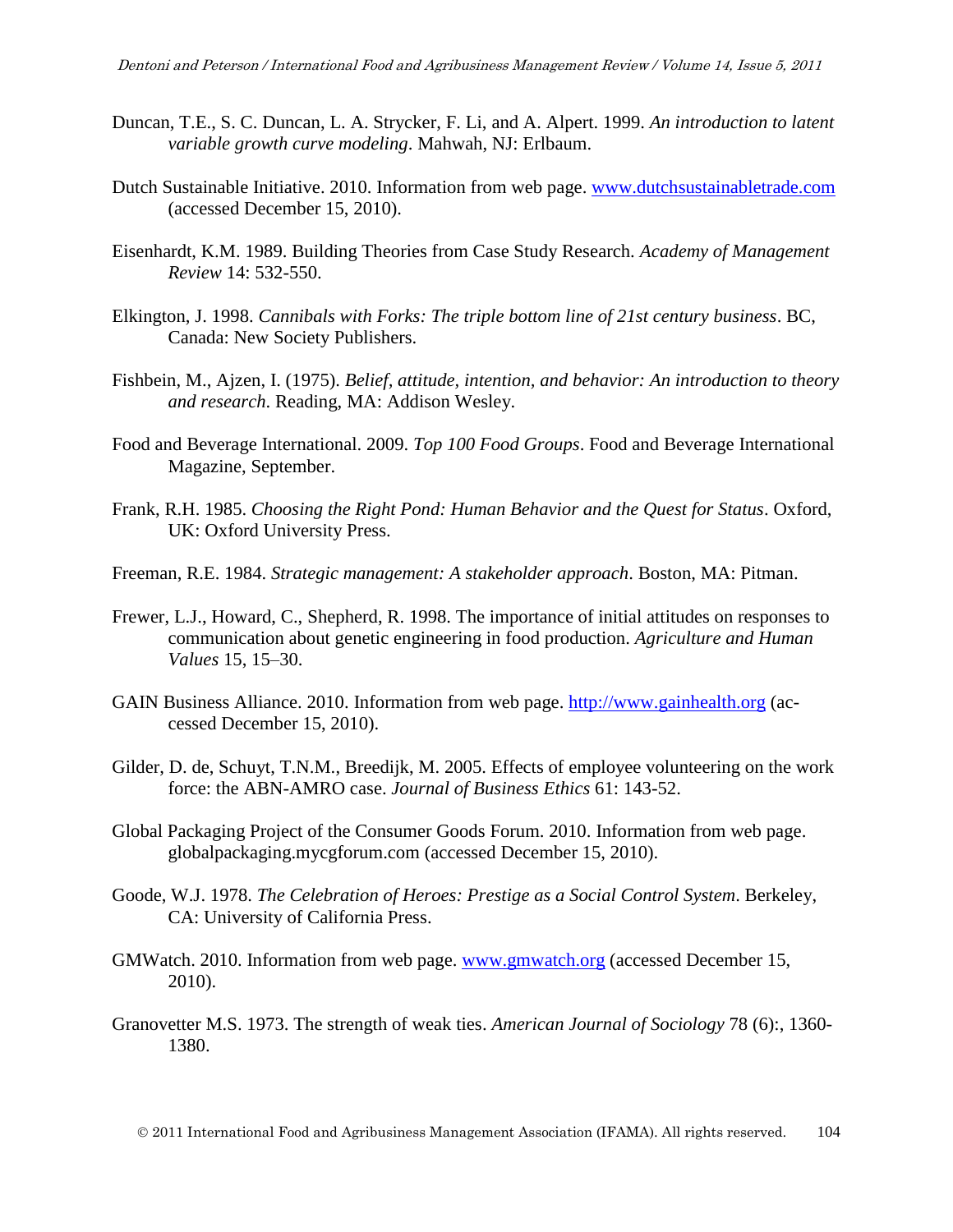- Greenfeld, L. 1989. *Different Worlds: A Sociological Study of Taste, Choice and Success in Art*. New York, NY: Cambridge University Press.
- Greenpeace. 2010. Information from web page. [www.greenpeaece.org](http://www.greenpeaece.org/) (accessed December 15, 2010).
- Grewal, R.J., Cote, A., Baumgartner, H. 2004. Multicollinearity and Measurement Error in Structural Equation Models: Implications for Theory Testing. *Marketing Science* 23 (4): 519-529.
- Holland, N., Joensen, L., Maeyens, A., Samulon, A., Semino, S., Sonderegger, R., Rulli, J. 2008. *The Round Table on Ir-Responsible Soy. A briefing on the impacts of the Round Table on Responsible Soy*. Bruxelles, Belgium: Corporate Europe.
- Hult, T. 2011. Market-focused sustainability: market orientation plus! *Journal of the Academy of Marketing Science* 39 (1): 1-6.
- IMPACT partnership. 2010. Information from web page. [www.impactpartnership.com](http://www.impactpartnership.com/) (accessed December 15, 2010).
- International Cocoa Initiative. 2010. Information from web page. [www.cocoainitiative.org](http://www.cocoainitiative.org/) (accessed December 15, 2010).
- Jaffee, D. 2007. *Brewing Justice: Fair Trade Coffee, Sustainability, and Survival*. Berkeley, CA: University of California Press.
- Jenkins, B., Akhalkatsi, A., Roberts, B., Gardiner, A. 2007. *Business Linkages: Lessons, Opportunities, and Challenges*. Boston, MA: Kennedy School of Government, Harvard University.
- Kassinis, G., Vafeas, N. 2006. Stakeholder Pressures and Environmental Performance. *Academy of Management Journal* 49 (1): 145–159.
- Kraft. 2010. Information from web page. [www.kraftfoodscompany.com](http://www.kraftfoodscompany.com/) (accessed December 15, 2010).
- Krishna, A., Rajan, U. 2009. Cause marketing: spillover effects of cause-related products in a product portfolio. *Management Science* 55(9): 1469–1485.
- Kourula, A., Laasonen, S. 2010. Nongovernmental organizations in business and society, management, and international business research: Review and implications from 1998 to 2007. *Business & Society* 49: 35-67.
- Lactalis. 2009. Information from web page. [www.lactalis.fr](http://www.lactalis.fr/) (accessed December 15, 2010).

Latour, B. 1987. *Science in Action*. Cambridge, MA: Harvard University Press.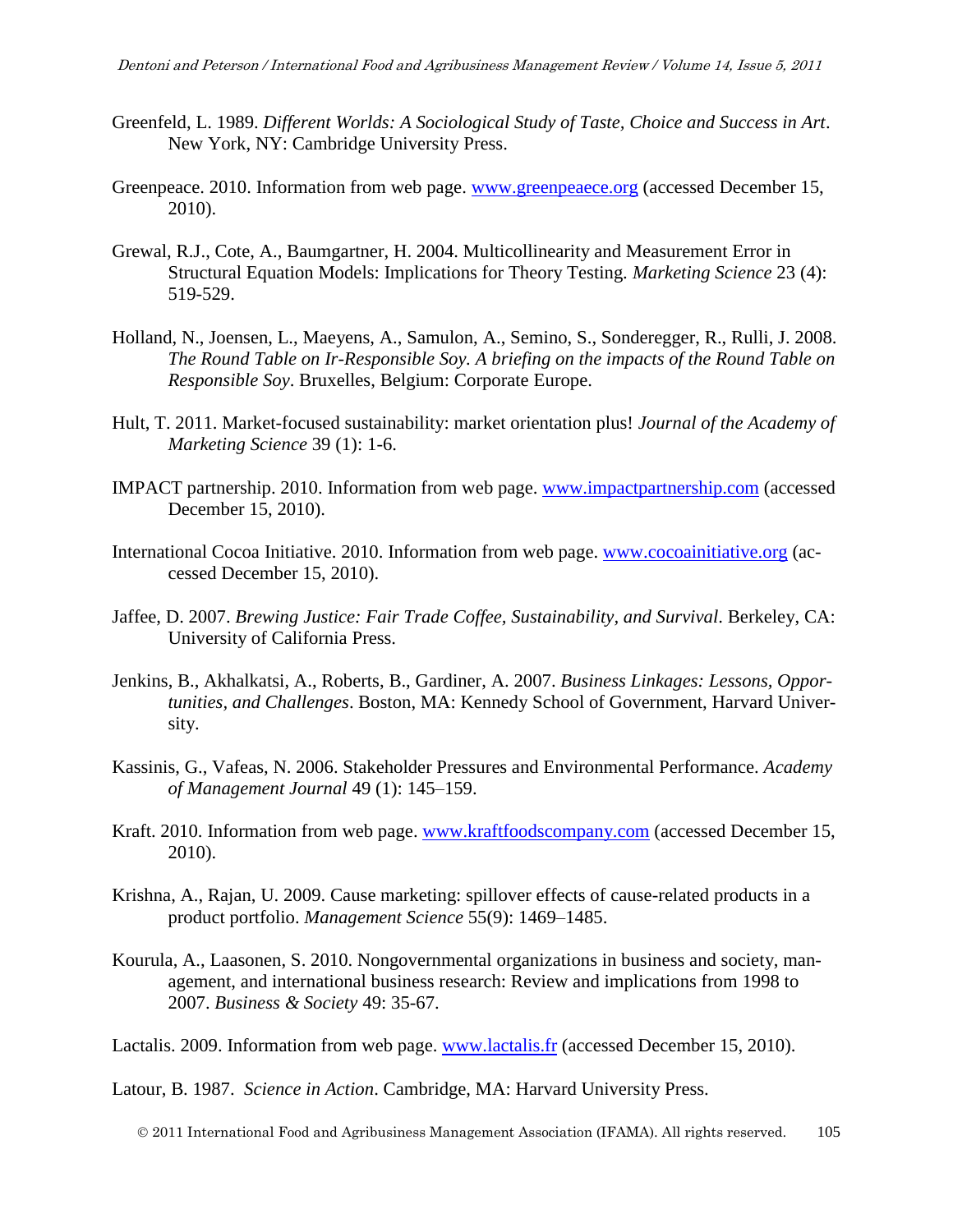- Lichtenstein, D.R., M. E. Drumwright, B. M. Braig. 2004. The effects of corporate social responsibility on customer donations to corporate-supported nonprofits. *Journal of Marketing* 68, 16–32.
- Lubin, S.A. and D. C. Esty. 2010. The Sustainability Imperative. *Harvard Business Review* 88:42-50.
- Luo, X., and C. B. Bhattacharya. 2006. Corporate social responsibility, customer satisfaction, and market value. *Journal of Marketing* 70: 1–18.
- Lusk, J.L., L. O. House, C. Valli, S. R. Jaeger, M. Moore, J. L. Morrow, and W. B. Traill. 2004. Effect of information about benefits of biotechnology on consumer acceptance of genetically modified food: evidence from experimental auctions in the United States, England, and France. *European Review of Agricultural Economics* 31(2): 179-204.
- Marshall, R.S., M. Cordano, and M. Silverman. 2005. Exploring individual and institutional drivers of proactive environmentalism in the US Wine industry. *Business Strategy and the Environment* 14 (2): 92-109.
- Mitchell, R.K., B. R. Agle, D. J. Wood. 1997. Toward a theory of stakeholder identification and salience: defining the principle of who and what really counts. *Academy of Management Review* 22(4): 853–886.
- Nasi, J. 1995. What is stakeholder thinking? A snapshot of a social theory of the firm. In *Understanding stakeholder thinking* edited by Nasi, J., 19-32. Helsinki, Finland: LSR Publications.
- Nestlé. 2010. Information from web page. [http://www.nestle.com](http://www.nestle.com/) (accessed December 15, 2010).
- Nikolaeva, R., and M. Bicho. 2011. The role of institutional and reputational factors in the voluntary adoption of corporate social responsibility standards. *Journal of the Academy of Marketing Science* 39(1): 136–157.
- Ogle, J.P., K. H. Hyllegard, and B. Dunbar. 2004. Predicting patronage behaviors in a sustainable retail environment: adding retail characteristics and consumer lifestyle orientation to the belief-attitude-behavior intention model. *Environment & Behavior* 36 (5): 717-741.
- Oxfam. 2005. Information from web page. [www.maketradefair.com](http://www.maketradefair.com/) (accessed December 15, 2010).
- Oxfam. 2010. Information from web page. [www.oxfam.org](http://www.oxfam.org/) (accessed December 15, 2010).
- Parsons, T. 1963. On the Concept of Political Power. *Proceedings of the American Philosophical Society* 107: 232-262.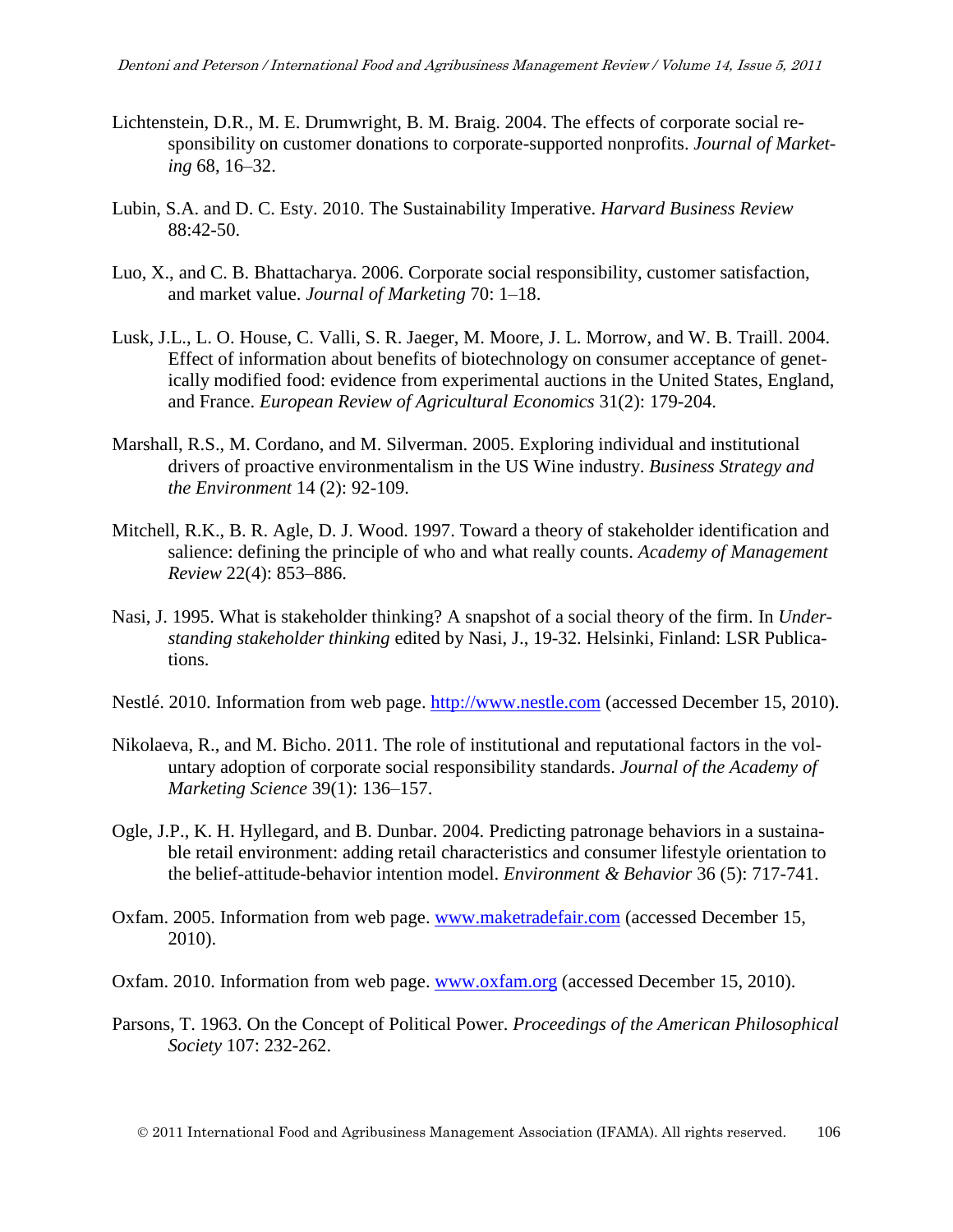- Peterson, H.C. 2009. Transformational supply chains and the wicked problem of sustainability: aligning knowledge, innovation, entrepreneurship, and leadership. *[Journal on Chain and](http://wageningenacademic.metapress.com/content/120816/?p=fb7e5492a1ce44e98b40cbb8c7e29bb0&pi=0)  [Network Science](http://wageningenacademic.metapress.com/content/120816/?p=fb7e5492a1ce44e98b40cbb8c7e29bb0&pi=0)* 9 (2): 71-82.
- Pfeffer, J. 1981. *Power in Organizations*. Marshfield, Ma: Pitman.
- Podolny, J.M. 1993. A Status-Based Model of Market Competition. *American Journal of Sociology* 98: 829-872.
- Podolny, J.M. 1994. Market Uncertainty and the Social Character of Economic Exchange. *Administrative Science Quarterly* 39: 458-483.
- Podsakoff, P., S. B. MacKenzie, J. Lee, and N.P. Podsakoff. 2003. Common Method Biases in Behavioral Research: A Critical Review of the Literature and Recommended Remedies. *Journal of Applied Psychology* 88 (5): 879-903.
- Porter, M., and M. Kramer. 2006. Strategy and Society The Link Between Competitive Advantage and Corporate Responsibility. *Harvard Business Review* 78-93.
- Rankin, A. and M. Boehlje. 2010. [Syngenta and Sustainability: Implications for Corporate Strat](http://ageconsearch.umn.edu/bitstream/61309/2/SyngentaPoster12343c.pdf)[egy.](http://ageconsearch.umn.edu/bitstream/61309/2/SyngentaPoster12343c.pdf) Paper presented at the International Agribusiness Management Association (IAMA) Conference, Boston, MA, June.
- Rao, A.R., and W. A. Sieben. 1992. The Effect of Prior Knowledge on Price Acceptability and the Type of Information Examined. *Journal of Consumer Research* 19 (2): 256-270.
- Raudenbush, S.W., A. S. Bryk. 2002. *Hierarchical Linear Models: Applications and Data Analysis Models*. Thousand Oaks, CA: Sage Publications.
- Rowley, T.J. 1997. Moving Beyond Dyadic Ties: A Network Theory of Stakeholder Influences. *Academy of Management Review* 22 (4): 887-910.
- Roundtable Sustainable Palm Oil. 2010. Information from web page. [www.rspo.org](http://www.rspo.org/) (accessed December 15, 2010).
- SAI Platform. 2010. Information from web page. [www.saiplatform.org](http://www.saiplatform.org/) (accessed December 15, 2010).
- Selsky, J.W., and B. Parker. 2005. Cross-sector partnerships to address social issues: Challenges to theory and practice. *Journal of Management* 31: 849–873.
- Sen, S., and C. B. Bhattacharya. 2001. Does Dong good always lead to doing better? Consumer reactions to corporate social responsibility. *Journal of Marketing Research* 38: 225-243.